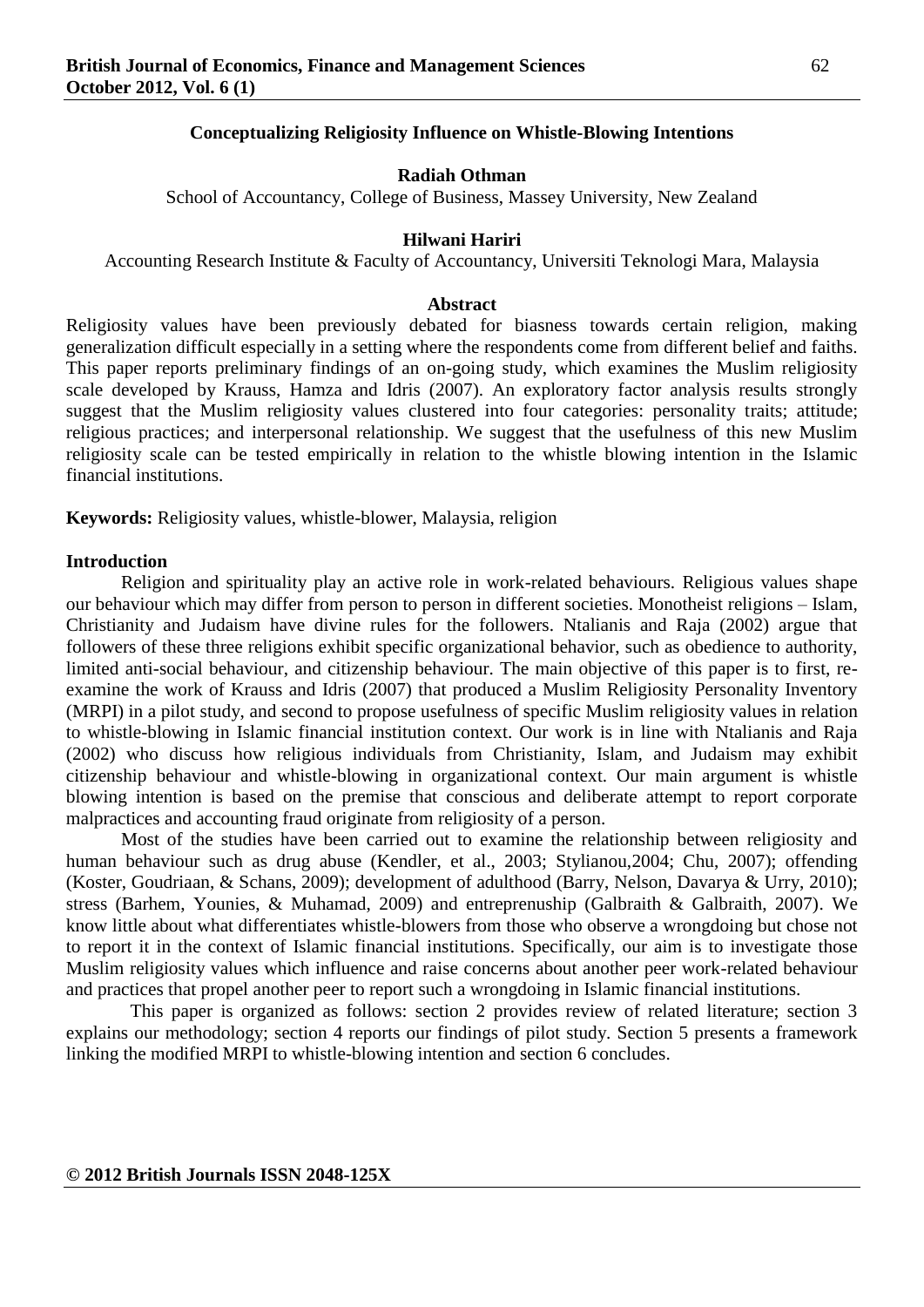### **Review of related literature**

Religiosity has been closely associated with spiritual values. Fukuyama and Sevig (1999) mentioned that spiritual contexts should to be explored from different cultural perspectives. This might be true in the sense that culture can influence to what extent one is willing to embrace one"s religious doctrines. How do we measure someone's religiosity? According to Benson et al. (1993), religiosity is maturity of one"s faith which indicates the degree of commitments and perspectives on certain religious traits or events. One"s faith maturity can be identified based on adherence to religious doctrines. In this regard, a number of scales have been developed. Initially, religiosity and religious values have fallen under the rubric of Christianity and the study of Christian people (Krauss et al, 2005). As such much of the instrumentation of religiosity reflect Judeo-Christian religious worldview in terms of concepts, constructs and items (Spilka *et al.,* 2003; Ghorbani *et al.,* 2000).

| <b>Spiritual Values</b>           | <b>Multicultural Values</b>           |  |
|-----------------------------------|---------------------------------------|--|
| Connectedness with others         | <b>Cultural Similarities</b>          |  |
| Contact and conflict with reality | Cultural differences                  |  |
| Compassion and love               | Understanding and empathy             |  |
| Relationship outside of self      | Movement from ethnocentrism toward    |  |
| Social justice                    | cultural pluralism                    |  |
| Faith                             | Dealing with issues of<br>oppression, |  |
| Grace, intimacy, creativity       | advocacy                              |  |
| Sacredness and mystery            | Flexibility and patience              |  |
| Detachment                        | Commitment and humour                 |  |
| Paradox                           | Tolerance for ambiguity               |  |
|                                   | <b>Observational skills</b>           |  |
|                                   | Bicultural and multicultural skills   |  |

| Table 1: Spiritual values and multicultural values |  |
|----------------------------------------------------|--|
|----------------------------------------------------|--|

Adapted from Fukuyama & Sevig (1999)

### [Insert Table 2 here]

There has been limited work on the instrumentation of religiosity and relevant scales derived from non-Judeo Christian (Hill and Hood, 1999, Grace, 2000). In order to overcome this limitation, some authors have proposed adaptation of Judeo-Christian religious framework, however it has been a complex challenge to make sure that the methodological approaches adapted from Judeo-Christian studies are valid to explain non-Christian religious experience (Kuçukcan, 2000). Some authors claim that religiosity scales claiming to be universal may in fact not be. In measuring its impact on human behaviour, the role of assumptions stemming from one's overall religious worldview is vital (al-Attas, 2001) as it might reflect the religious worldview and the religious tradition of the person.

Another challenge is well explained by Family Development Foundation (2002) that one of the difficulties relates to the different perspectives relating to religiosity of people, individuals differ in their ways of being religious, as one person might express religion by meditating regularly, another by attending church, another by reading certain literature, and another by participating in a civil rights demonstration (McGuire 1992). Next challenge is to decide on whether the measurement of religiosity is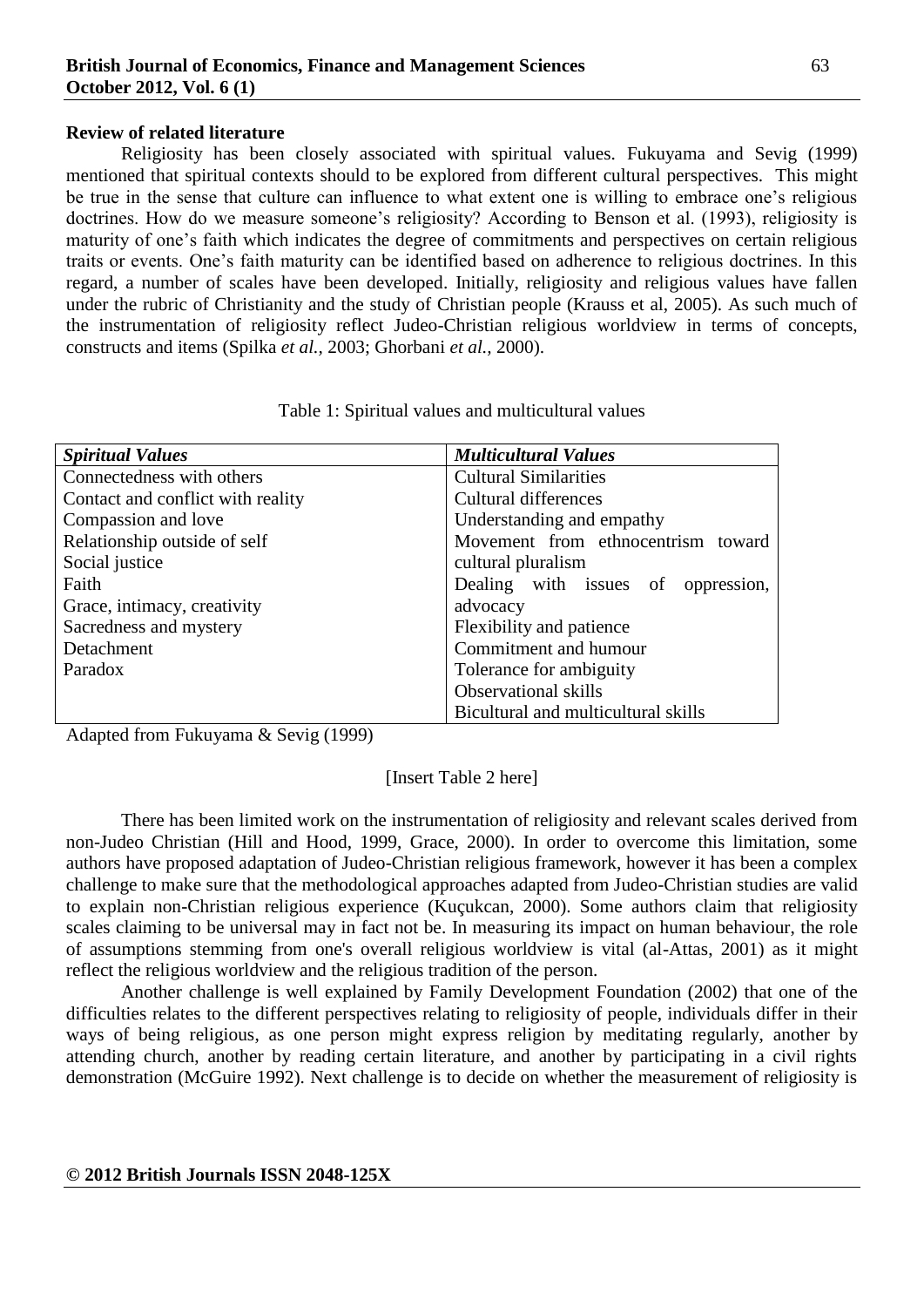one-dimensional or multidimensional. Much of the early research on religiosity and delinquency, have used a single item of the religious affiliation to indicate religious commitment.

A major breakthrough was the Glock and Stark (1965)'s model of religiosity which put forward the idea of multidimensional definition of religiosity. Their model has been used in many studies despite its limitations. Indeed, Johnson *et al.*(2001) reviewed 40 published studies on religiosity on the number of factors used to measure religious commitment, they noted that most of the studies were not using multidimensional factors with more than half of the studies reviewed used only one or two factors*.* This type of research obviously has psychometric shortcomings (Emmons 1999) and therefore is too limited (Weaver *et al.* 1998). It is not a question of relevancy but rather of methodologically desirable goal (Gorsuch and McFarland 1972).

Similar patterns can be observed in Muslim religiosity studies where most of the studies use quite ambiguous, arbitrary or sometimes subjective single-item definition of religiosity. Samandari (1982) developed religiosity measure of forty items but only used five items for analysis without robust internal validity and scale reliability of the measurements used. Albelaikhi (1997) constructed a new scale for measuring religiosity among Muslims using an exploratory Principal Components Analysis (PCA). Six components were extracted: the religious dimensions of practice, societal value of religion, belief in central tenets, personal need for religion, reliance on practical guidance, and unquestioning acceptance. Predictions regarding multidimensionality of Muslim religiosity were generally supported as well as predictions regarding differences in levels of religiosity.

Glock and Stark's model of religiosity has been used for Muslim religiosity by Wilde and Joseph (1997) who devised a 14-item "Muslim Attitudes towards Religion". Serajzadeh (1998) also adapted Glock and Stark's model for development of instrument for the Iranian Muslim youth and crime. His assumption is that the three monotheistic religions (namely Judaism, Christianity and Islam) seem to share similar elements in their structural tenets and thus, some items developed by researchers for Christianity and Judaism seems to be applicable to Islam too. Though the model provides a more universalize set of primary religiosity dimensions (Glock and Stark, 1965), it neglects the uniqueness and spirit of the individual religious tradition (Krauss, et al, 2005). Krauss, et al (2005) argue that the Glock and Stark's model may be inadequate for generalizability and commonalities with other traditions. There is a need to capture the unique qualities and the most relevant dimensions of religiosity from the perspective of lslam as its concept of religion is fundamentally different from the worldview concept of religion (Shamsuddin, 1992).

Krauss et al (2005)"s study is one of the earliest to propose a basic religiosity model rooted in the *tawhidic* worldview of Islam. The concept of Muslim religiosity values was introduced by Krauss et al in 2005 which was further refined in 2007 after Head of different faiths validated their instrument. This instrument is then used in their studies of Malaysian youth with the aim of enhancing the aspects of the youth religiosity. Krauss et al (2005) carried out the pioneering study on the Muslim religiosity scale. Their study selected groups of Malaysian Muslim youth in the three-phase initiative in an effort to: 1) define religiosity from the Islamic perspective; 2) develop an instrument for assessing Islamic religiosity; and 3) obtain religiosity normalized scores for the selected groups of Muslim youth. As the scale was originally created for Muslims, Krauss, Hamzah and Idris (2007) have invited other non-Muslim religiosity leaders to participate and provide their inputs which resulted in addition of 35 items to their original 101 items.

Muslim Religiosity Personality Inventory (MRPI) was developed to meet the need for a Muslim religiosity scale whose items derived from the two prominent knowledge sources of Islam: the Qur'an and Hadith (sayings) of the Prophet Muhammad. In their study, they have involved expertise of religious leaders from each faith communities. The adapted scale utilized a five-point Likert scale ranging from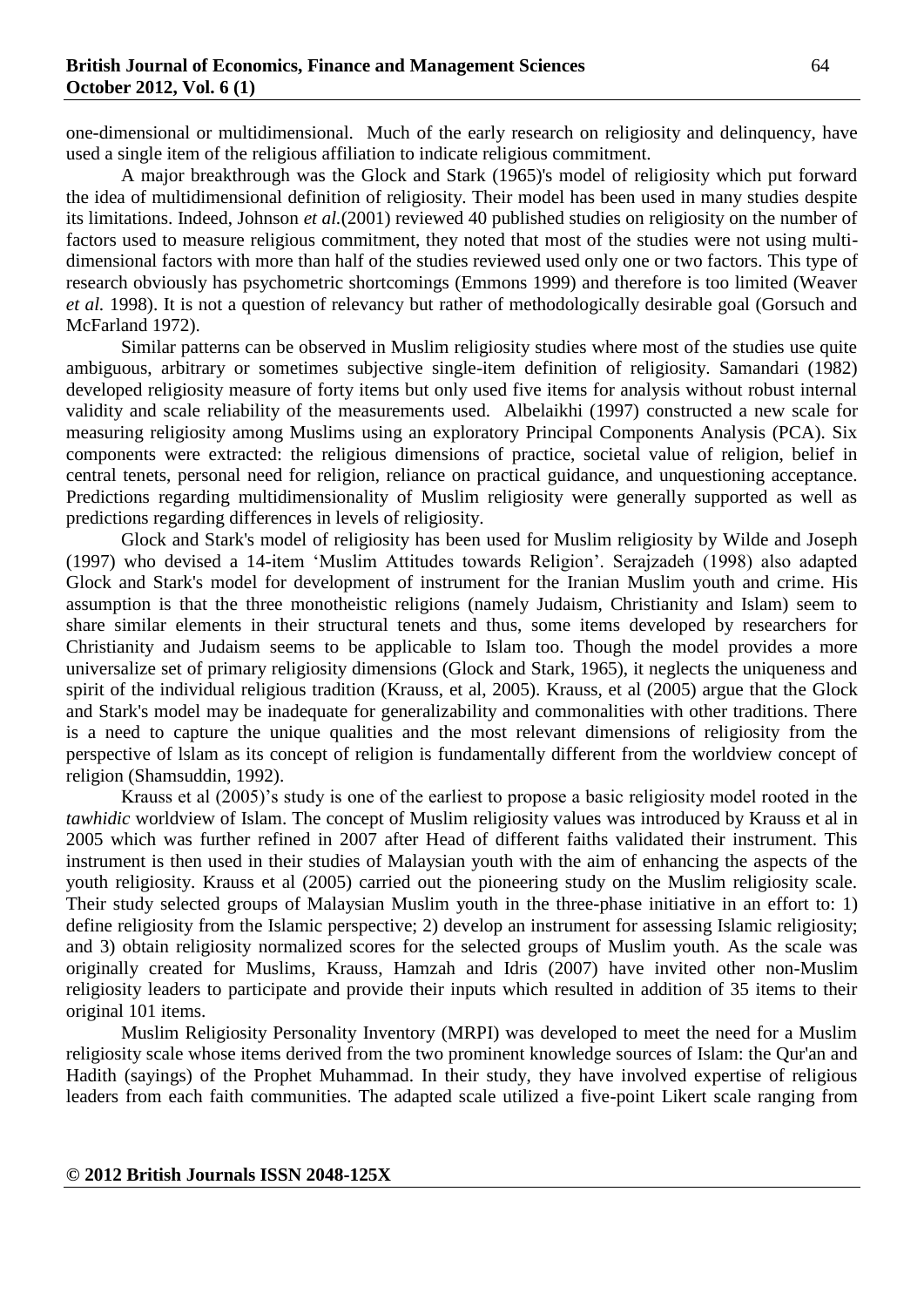Never (1) to Always (5) to measure respondents' frequency of behaviours, attitudes, or intention to commit behaviours.

Krauss, Hamzah and Idris (2007) claim that the Religious Personality subscale reflects the manifestation of one's religious worldview and God-consciousness in "righteous works," as promoted by all major religions and that refer to a wide variety of behaviours. Such actions or behaviours can be analyzed at four levels: actions towards God; actions towards fellow human beings; actions toward nonhuman beings (animals, the environment, etc.); and actions towards oneself (Family Development Foundation 2002). Nonetheless, although the current scale was "approved" by religious leaders from other faith communities, there may yet be a certain level of bias inherent within the scale based on the religious worldview of the tradition that guided the scale's creation (Krauss et al., 2005). Limitations of the adapted religious values as discussed in the previous section highlighted the limitation that no single scale can entirely capture the multiple dimensions of religiosity. There are also unresolved issues of construct validity and reliability.

### **Methodology**

A pilot study was conducted for 6 weeks starting from 16 December 2010 to 30 January 2011. The pilot study was conducted: (a) to assess respondents' understanding of the meaning of the questions; (b) to decide appropriateness of response categories for both Muslim and non-Muslim respondents, and (c) to know effectiveness of data capture. We selected 20 academic staff (volunteers) from five faith groups (Muslim, Buddhist, Hindu, Catholic and Sikh). Questionnaires were hand-delivered to these respondents. Of the 20 questionnaires, 14 were returned, yielding a response rate of 70%. However, out of 14 questionnaire returned, only 10 questionnaire were completed, yielding a response rate of 50%. Reliability was tested using Cronbach"s alpha. According to Sekaran (2003), an alpha value of less than 0.60 is poor, between 0.70-0.80 range acceptable, and over 0.80 good. We are mindful of the fact, there is need to refine the questionnaire's items since the Cronbach's alpha value for each scale was 0.65. In particular, the traits representing the religiosity values were not well-received during our pilot study, indicating further work needs to be done so that element of biasness towards any religion is minimized. In the next section, we report the comments given by the respondents. In order to preserve anonymity of the respondents, we used Arabic numeral for each respondent.

### **Findings**

The respondents commented on the general structure of the questionnaire, arrangement, and the number of feasible questions. To be precise, for each inventory item, we provided two statements, the first statement is for Muslim to answer and the second statement is for Non-Muslim to answer. Respondent 2 raised the issue of whether the same "objective" can be achieved if similar question for Muslim and non-Muslims are addressed in the same number. For example, the issue of ablution (*wudhu'*) is only applicable for Muslim but that does not mean that the non-Muslim have to perform similar "cleansing" procedure to be cleaned. This is further supported by Respondent 12 who questioned similar meanings of *wudhu'* to Muslims and "clean" to non-Muslims. Since this question is relevant only to the Muslims, it is incorporated in Religious Practice Cluster of the final Questionnaire (see Appendix B) for Muslims, and excluded in the final questionnaire for the non-Muslims. Respondent 12 suggested that one statement for each number and specific for each religion.

Similar issue was raised for statement 18 which reads: "*I make effort to always follow the Islamic code of dress"; "I always follow the latest fashion code of dress".* Respondent 7 highlighted that only Muslims have certain dressing code especially for the *Muslimah* (female Muslims). Thus, this question is maintained for the Muslims (Appendix B) but excluded for Non-Muslims (Appendix C). There were also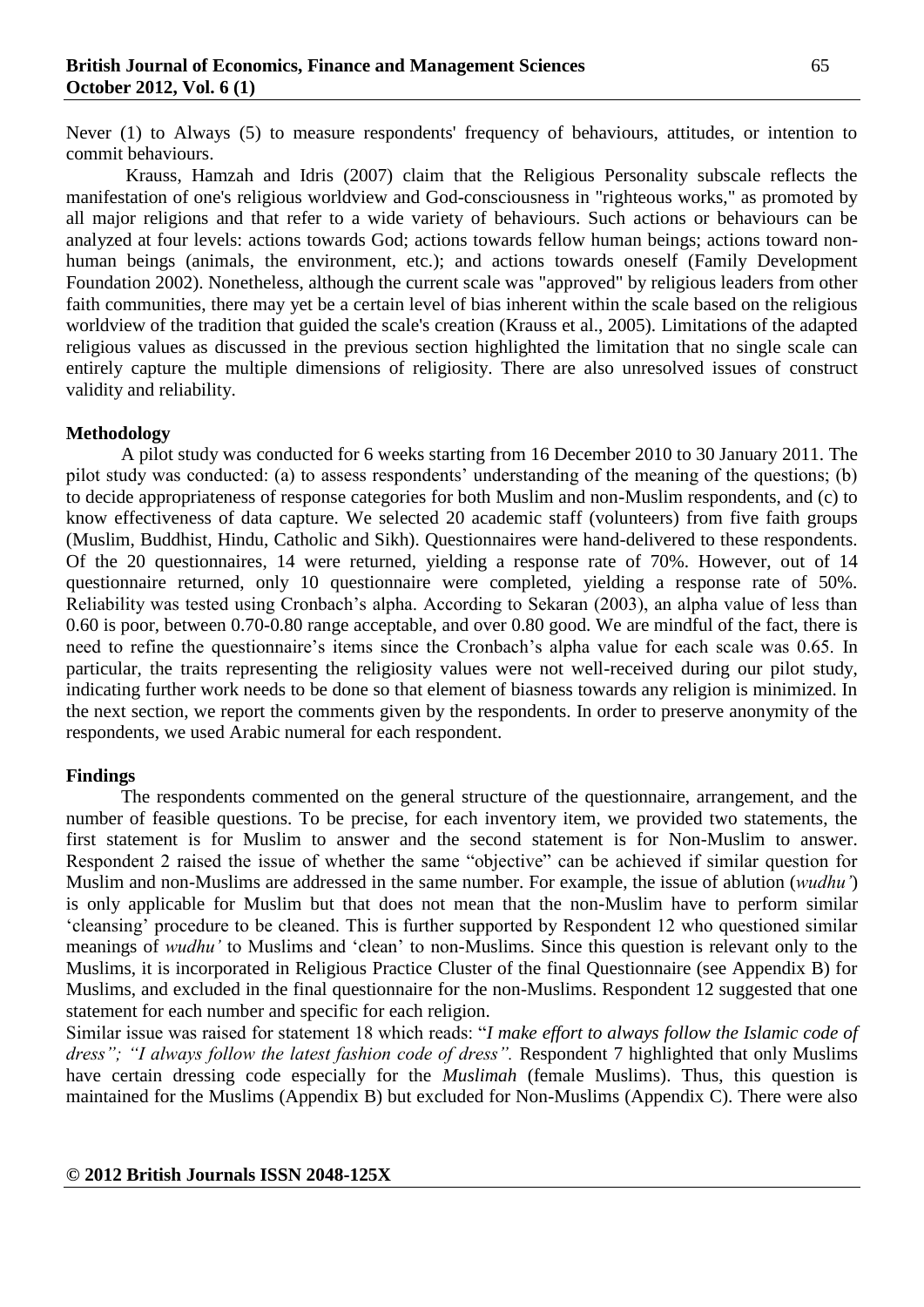concerns on the biasness of the questions towards Muslim and Islamic teachings as indicated below. For example, Respondent 2 explained, *"to have "Islamic-based" question together with "other religion" question does add a discomfort to me as a non-Muslim respondent (no offence meant to Muslim)."* We received the same comment from Respondent 4 and Respondent 5. Respondent 2 mentioned that statement no 8 which reads *"I try to understand the teaching of my religion in my holy book"* should be clear enough to people who have a religion. The question might not be suitable if the respondent is an atheist. We have addressed this issue by asking the respondent to indicate, whether they follow a religion or otherwise (atheist). If a respondent is an atheist, he or she will be excluded from the survey since the final survey is intended to examine the influence of religiosity values on their willingness to become a whistle-blower. This has also been highlighted by other respondent as some religions do not have Holy Book but Scriptures. Some respondents had concerns with the contradictory nature of statement no 28, which are *"I tend to rely on others when faced with difficulty."* and *"I will seek for God's help first then to others when faced with difficulty."* Respondent 1 argued that in some religions, a person needs God"s direction and this may involve reliance on others. Also in some circumstances, regardless of any religion, a person might do both when faced difficulties, therefore it was not a question of religion but personal belief and ways of dealing with difficulties. It was also corroborated by Respondent 7 that both statements should be dealt separately. This issue has been resolved by clustering them where the former sentence is clustered under Personality traits and the latter is clustered under the Attitude cluster (see Appendix B and C).

Respondent 2 argued that statement 79 *"I make a serious effort to fulfil wedding invitations".* The respondent argued *"Is fulfilling wedding invitation has significance on religiosity values of a person in any religion?"* Also the word of fulfilling wedding invitation is also confusing - does attending and/or giving presents can be considered as fulfilling wedding invitation. Does a person dislikes attending a wedding considered not to be religious? Due to ambiguity in wordings, meaning and significance of the item, the researchers agreed to exclude this statement in the final questionnaires. Respondent 7 commented that the statement no 34, *"I make sure all my family members are following the teachings of my religion*" is quite tricky, when not all of your family members embrace same religion. In order to address this issue, we change the statement to *"I make sure all my family members are following their beliefs"*, as in cluster Attitude (see Appendix B and C).

Respondent 3 commented that the questionnaire items are more relevant to Muslim respondents and so he suggested that a separate set of questionnaire should be used for non-Muslims. Thus, some of the questions have been thoroughly scrutinised and omitted if researchers agreed that they posed some biasness. The final questionnaires for Muslims and Non-Muslim were finalised (Appendix B and C) and were sent to three banking officers for in-depth interviews as the target respondents are staff of Islamic banks and financial institutions in Malaysia. We made minor revisions based on the comments received from Muslim and non-Muslim bankers. However, one of the respondents suggested that the inventory items to be further clustered such as, questions related to families and community to let the reader to have a better place to go about answering the questions. This comment has been incorporated in the final questionnaires (Appendix B and C).

#### **Proposed conceptual framework**

In this section, we propose that religiosity is potential correlate of altruistic human behaviour such as whistle-blowing. It is defined as "organizational members disclosing illegal, immoral, or illegitimate practices ... to parties who may be able to effect actions" Miceli and Near (1985) describe whistle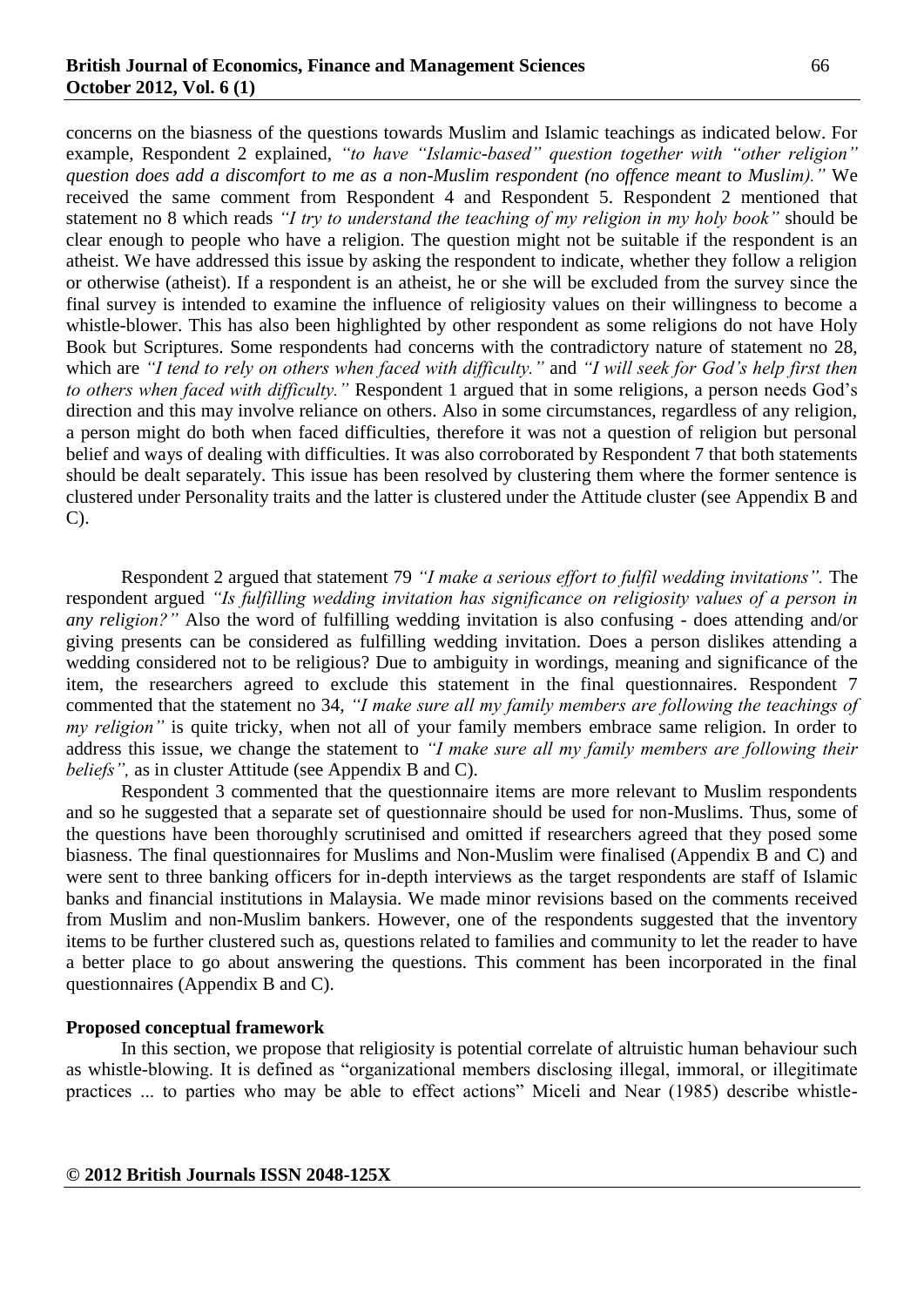blowing as a process rather than an event because it evolves gradually over a long period of time. Most of the studies have investigated the relationship between individuals and situational characteristics and how the latter affect employees" intention to engage in whistle-blowing (Miceli and Near, 1985). Others have examined the relationship between whistle-blowing and organizational commitment (Somers and Casal, 1994). Ntalianis and Raja (2002) suggest that Muslims are not expected to start blowing the whistle as soon as they see something that could be objectionable. They have to first analyze the situation, and talk to the person whose action is objectionable. Since Islam emphasises tolerance and forgiveness more than anything else therefore it is likely that such situation would be resolved internally to preserve the existing peace and authority structures. However, we argue that in Islamic financial institutions the behaviours of Muslim employees are scrutinised for their compliance with *Shari'ah* principles, thus deviation of an employee would provide significant momentum for whistle-blowing.

We use the notion of religiosity and its consequential affect on employees' intention to whistleblow in Islamic financial institutions in Malaysia. We argue that Malaysia provide a unique setting to study this relationship due to the following reasons. Malaysia introduced Whistleblower Protection Act in 2010 as a mean to combat corruption and wrongdoings. Section 6 of the Whistleblower Protection Act 2010 defines a "Whistleblower" as "any person who makes a disclosure of improper conduct to the enforcement agency". This bold step resonates with international trend of making legislations to protect whistle-blowers. The key aim of Malaysian act is to facilitate disclosures of improper conduct and to protect persons making those disclosures from detrimental action. This act is quite contentious with the cultural norms of introvertness and secrecy shared by Malaysian society at large, which has roots in Asian culture (Luo, 2002). Thus, the Whistleblower Act completes the justification for the employees to fulfil their obligation to whistle-blow wrongdoings.

Whistle-blowing is a form of pro-social behaviour, involving both egoistic and altruistic motives on the part of the actor. There are certain individual traits or personality characteristics that may interact with their perception of wrongdoings in an organization and their whistle-blow intention (Dozier and Miceli, 1985). We argue that modified Krauss, Hamzah and Idris (2007) Muslim Religiosity Personality Inventory (MRPI) can be used to examine the impact of religiosity values on employees' intention to become whistle-blowers. The MRPI were clustered into four categories: *personality traits* (Maddi, 1980; Wafa and Tee, 1997); *attitudes* (Barnett, Bass and Brown, 1994), *religious behavior* (Fichter, 1969) and *interpersonal relationship* (Carls, 1962) as important attributes of religiosity that could contribute to the intention of becoming a whistle blower. *Personality traits* are qualities and characteristics that define a person's unique character and behaviour pattern.



**© 2012 British Journals ISSN 2048-125X**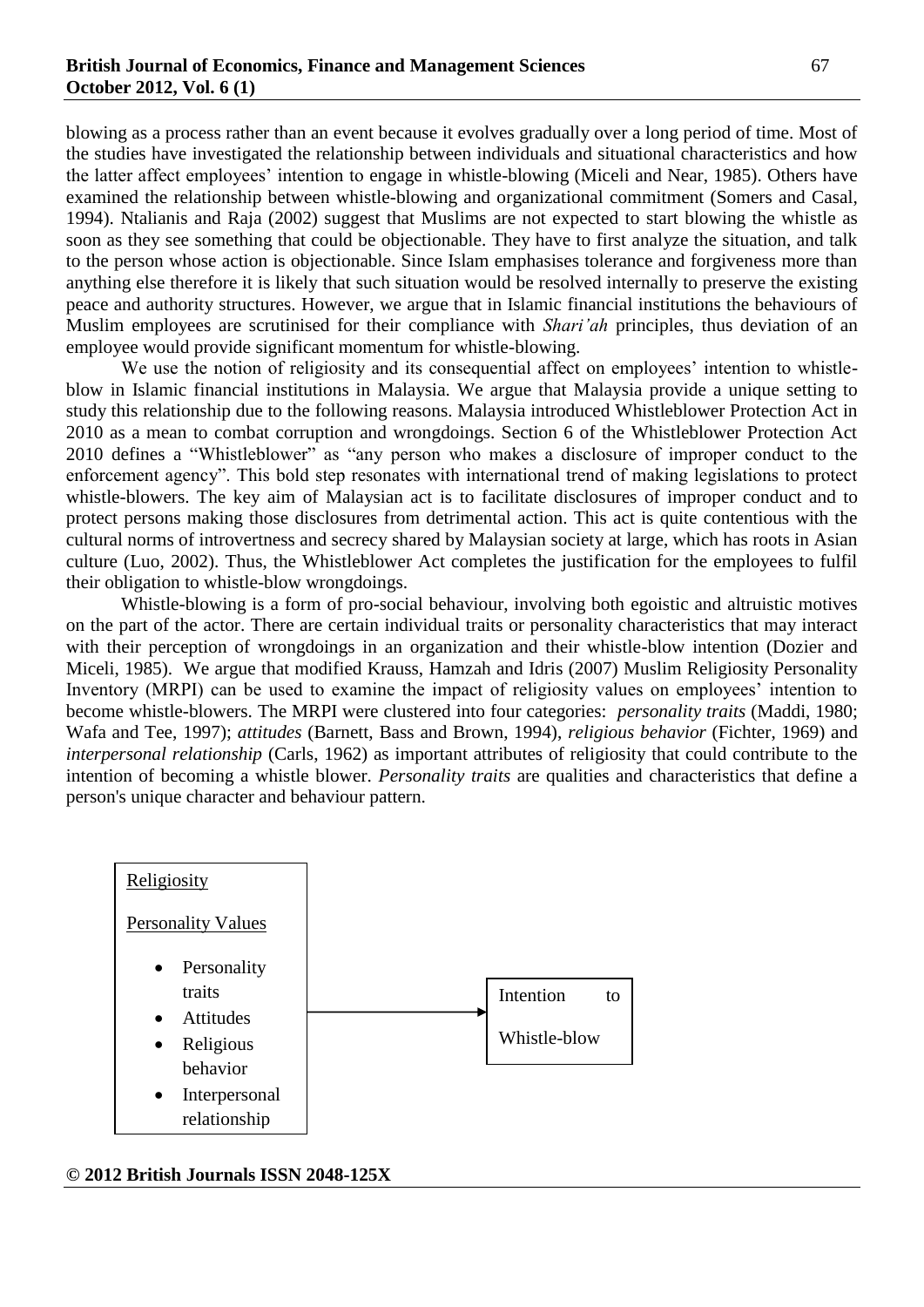### **Figure 1: Religiosity personality Values and Intention to Whistle-blow**

#### *Propositions*

This section proposes a number of testable propositions in relation to the impact of religiosity on

whistle-blowing in Islamic financial institutions.

*Proposition 1: Muslim employees with commitment to religious practices are expected to engage in more whistle-blowing within their institutions than those Muslim employees with no* 

*commitment to religious practices.*

An early definition of personality traits was provided by Maddi (1980), as a stable set of characteristics and tendencies that determines those commonalities and differences in the psychological behaviour (thoughts, feelings and actions) of people that have continuity in time and that may not be easily understood as the sole result of the social and biological pressures of the moment. Wafa and Tee (1997) concluded that both managers and employees in a multicultural work setting such as, Malaysia have to recognize that their own values, perception and personalities influence the way they handle conflict. Rothschild and Miethe (1999) claim that there are no considerable differences across the four groups in terms of their educational attainment, religiosity, number of promotions, and supervisory position within the organization. They also concluded that individual socio-demographic attributes do not explain differences in individuals" exposure to occupational deviance very well, nor do they explain their response to this deviance. However, they show that there are some differences across groups of employees in their general attitudes and values for whistle blower such as non-observer, silent observer, Internal Whistle–Blowers and External Whistle–Blowers. Nonetheless, these differences are not significant enough to qualify as support for a presumed whistle-blowing personality. We have categorized 51 religious personality items that fit into personality traits" definition to be in the cluster.

[Insert Table 3 here]

*Proposition 2: Muslim employees with religious attitude are expected to engage in more whistle-*

*blowing within their institutions than Muslim employees with no religious attitude.*

*Attitude* is a mental position with regard to a fact or state; a feeling or emotion toward a fact or state; a person"s positive or negative feelings, thoughts, and ideas about a subject under consideration (Merriam-Webster, 1996). The willingness of employees to assert their religious convictions at work and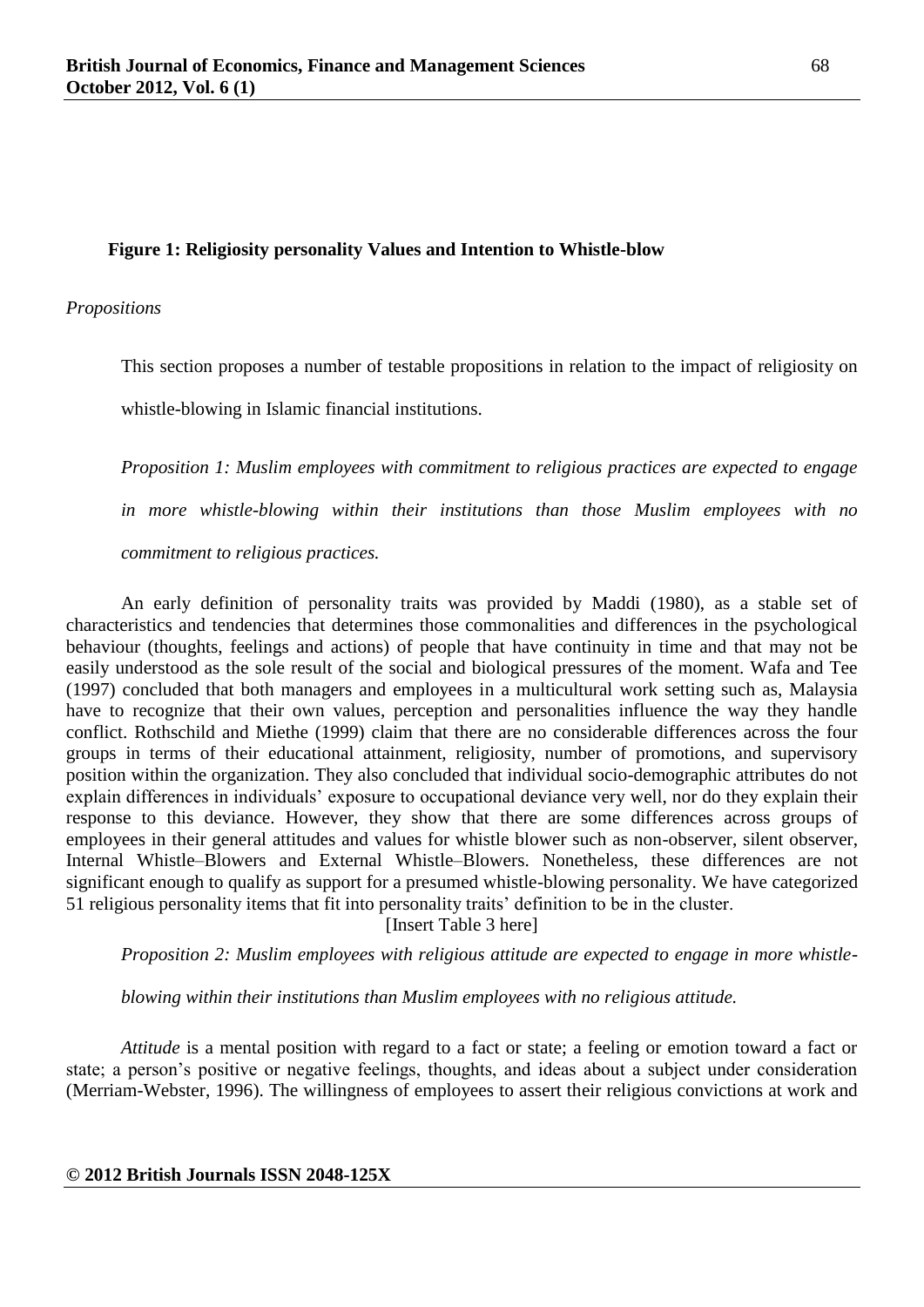the increasing diversity of religious views are two of the principal factors contributing to the challenges of religious diversity for business and military leaders (Morgan, 2004). Carr-Ruffino (2003) noted an individual with attitudes open to other cultures and ideas will become more flexible and will experience personal growth. In terms of ethical judgement, Barnett, Bass & Brown (1994) suggested that the ethical judgement of individuals dealing with several business-related issues varied, depending upon their ethical ideology. They found that individuals attitude can be classified as highly idealistic and low relativistic were more likely to consider reporting a peer's cheating as ethical. Individuals who believed reporting a peer's cheating was ethical, were more likely to say they would report a peer's cheating. Solomon (1984) investigate the relationship of certain factors such as reading attitude, religious background, class standing, and type of school as they relate to the Bible reading habits of college students. Individual commitment as found in religious experience and church participation seems most related to sustaining Bible reading habits. Therefore, we believe that attitude can to a certain extent influence an individual's religiosity values. Twenty five of the religious personality items have been categorized into attitude cluster as shown in Table 4.

### [Insert Table 4 here]

*Proposition 3: Muslim employees with religious behavior are expected to engage in more whistle-*

*blowing within their institutions than Muslim employees with divergent religious behavior.*

Fichter (1969) proposed that *religious behavior* is the best measure of religious involvement. He noted that, while religiosity is measurable, it must be broken down into a specific aspect, such as "extrinsic religious ritual" in order to be valid. According to Barnett et.al (1994) stated that religiosity is regularly defined in terms of (1) cognition (religious knowledge, religious beliefs), (2) affect, which has to do with emotional attachment or emotional feelings about religion, and/or (3) behaviour, such as church affiliation and attendance, Bible reading, and praying (Cornwall et al., 1986). We have categorized 12 religious personality items that reflect religious behaviour in the cluster as shown in Table 5.

[Insert Table 5 here]

*Proposition 4: Muslim employees having strong religious interpersonal relationship are expected* 

*engage in more whistle-blowing within their institutions than less religious employees.*

*Interpersonal relationship* is an association between two or more people that may range from fleeting to enduring. This association may be based on love liking, and regular business interactions, or some other type of social commitment. Carl (1962) argues that the quality of the personal encounter is probably, in the long run, the element which determines the extent to which this is an experience which releases or promotes development and growth. All 10 religious personality items that describe interpersonal relationship are clustered together as shown in Table 6 below.

| Table 0. Interpersonal Relationship of Religiosity I cristiantly (To Items) |                                      |  |  |  |
|-----------------------------------------------------------------------------|--------------------------------------|--|--|--|
| <b>Construct</b>                                                            | <b>Main reference</b>                |  |  |  |
| I establish good relations with my neighbours.                              | (Krauss, Hamzah, & Idris,<br>2007)   |  |  |  |
| I like to help my relatives.                                                | (Krauss, Hamzah, $\&$ Idris,<br>2007 |  |  |  |

Table 6: Interpersonal Relationship of Religiosity Personality (10 items)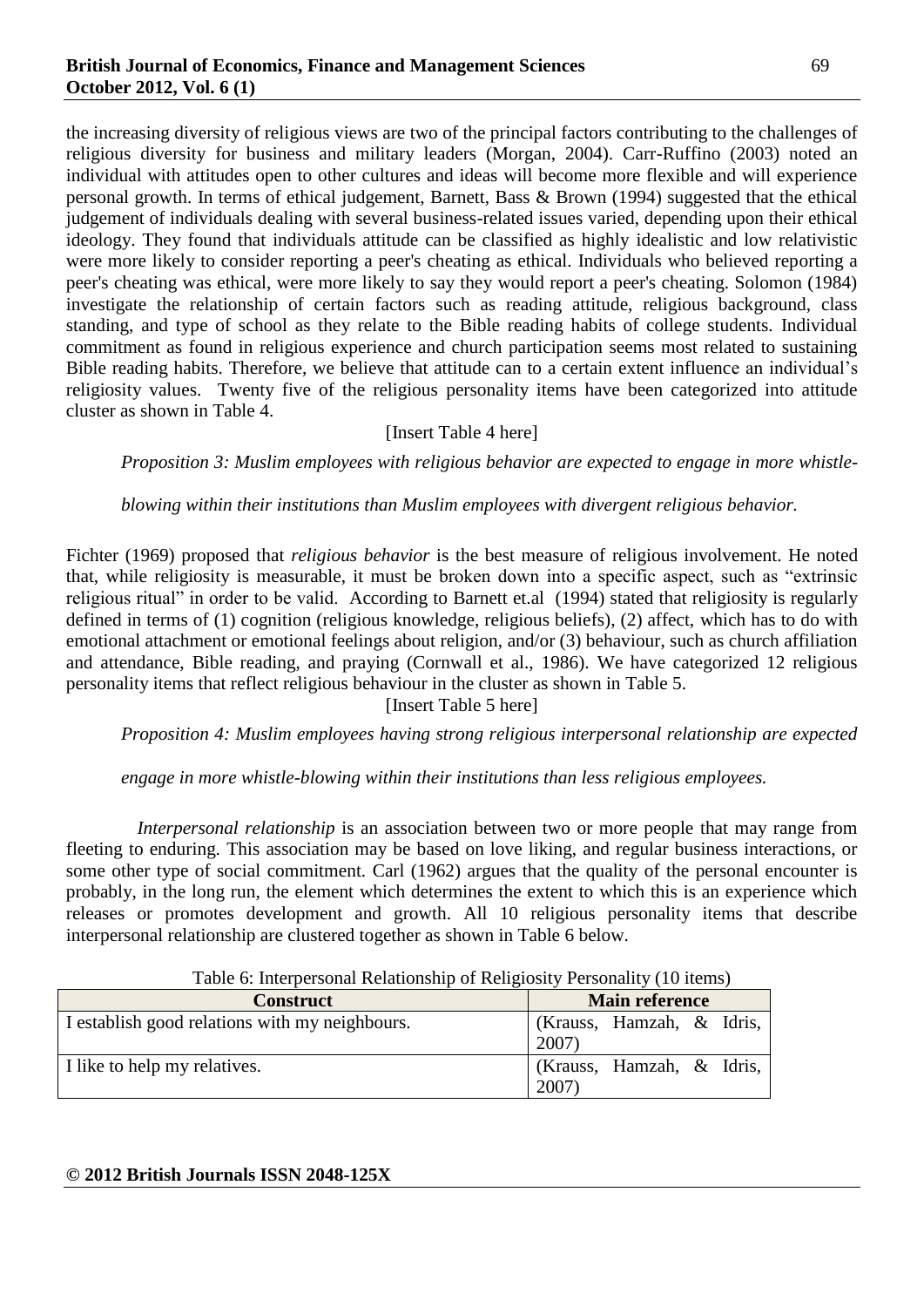| I care about my good relations with my siblings.                                            | 2007) | (Krauss, Hamzah, & Idris, |        |
|---------------------------------------------------------------------------------------------|-------|---------------------------|--------|
| I speak politely to my parents when I am angry at them.                                     | 2007) | (Krauss, Hamzah, $\&$     | Idris, |
| My siblings and I compete in serving our parents.                                           | 2007) | (Krauss, Hamzah, &        | Idris, |
| I like to take advantages of opportunities to understand my<br>religion with my family.     | 2007) | (Krauss, Hamzah, & Idris, |        |
| I follow the advice of my parents even though it may not be<br>what I want.                 | 2007) | (Krauss, Hamzah, $\&$     | Idris, |
| I follow the advice of my parents even though it may<br>contradict my religious conviction. | 2007) | (Krauss, Hamzah, & Idris, |        |
| I incline toward taking a side when my friends quarrel.                                     | 2007) | (Krauss, Hamzah, & Idris, |        |
| I pay more attention to my friends than my parents.                                         | 2007) | (Krauss, Hamzah, $\&$     | Idris. |

### **Conclusion**

Extensive discussion with panel members and pilot study results reveal that there are still some biasness embedded in MRPI though it has been used with four local different faith communities. Further refinement resulted in some items to be dropped and the remaining items to be clustered accordingly into four headings: personality traits, attitudes, religious practices, and interpersonal relationship. Further studies need to be carried out to test the usability of the concepts in depicting religiosity values of multiple faiths of respondents in business management settings rather than psychological religious setting, the origin of these concepts.

#### **References**

- Albelaikhi, A.A. 1997. Development of A Muslim Religiosity Scale, Etd Collection For University Of Rhode Island. Paper Aai9805228. Available At [Http://Digitalcommons.Uri.Edu/Dissertations/Aai9805228](http://digitalcommons.uri.edu/Dissertations/Aai9805228)
- Al-Attas, Syed Muhammad Naquib 2001 *Prolegomena to the Metaphysics of Islam*.International Institute of Islamic Thought and Civilization (ISTAC): Kuala Lumpur.
- Barhem, B., Younies,H. and Muhamad,R. 2009. Religiosity and work stress coping behavior of Muslim employees, Education, Business and Society:Contemporary Middle eastern Issues, 2(2):123-137.
- Barnett, T., Bass, K. and Brown, G. (1994). Ethical Ideology and Ethical Judgment Regarding Ethical [Issues in Business.](http://www.springerlink.com/content/r6022667t34146g6/fulltext.pdf) *Journal of Business Ethics* 13 (6):469 - 480.
- Barry, C.M., Nelson, L., Davarya, S. And Urry, S. 2010. Religiosity and spirituality during the transition to adulthood, *International Journal of Behavioral Development, 34:311* published online 1 April 2010 .DOI:10.1177/0165025409350964
- Benson, P.L.., Donahue, M.J., Erickson, J.A. 1993. The faith maturity scale: Conceptualization, Measurment and Empirical validation. *Research in Scientific Study of Religion* 5, 1-26.
- Carl, R. (1962), The Interpersonal Relationship: The Core of Guidance, Harvard Educational Review, 32: 4, Fall.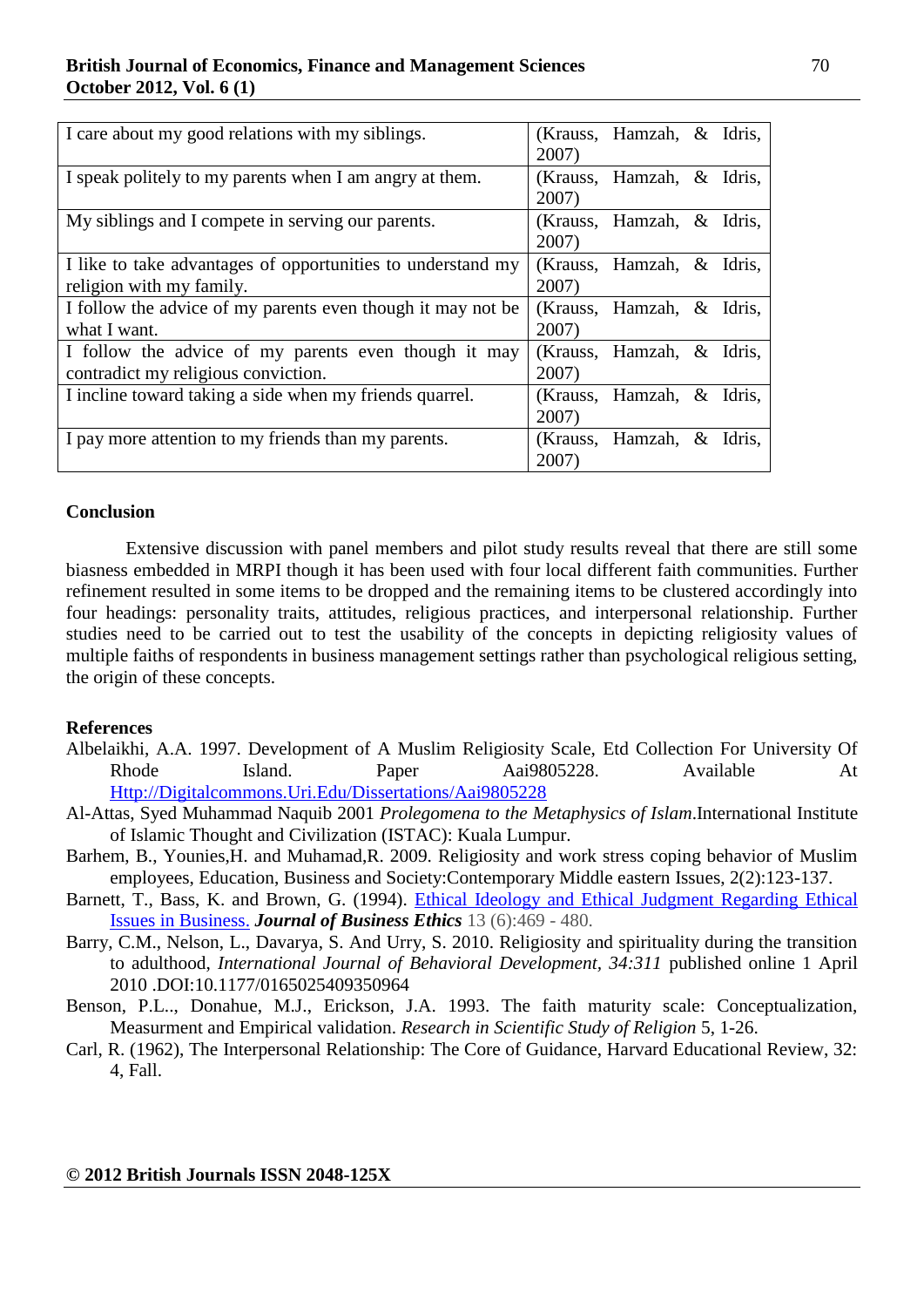- Carr-Ruffino, N. (2003). Managing diversity: People skills for a multicultural workplace. (6th ed.) Boston: Pearson Custom Publishing.
- Cornwall, M. 1989. The determinants of religious behaviour: A theoretical model and empirical test. *Social Forces*, 68: 572-592.

Chu, D. 2007. Religiosity and desistance from drug use. *Criminal Justice and Behavior, 34:661-679.*

- Dozier, J.B., Miceli, M.P. (1985). Potential Predictors of Whislte-Blowing: A Pro-social Behavior Perspective. Academy of Management Review 10(4), 823-836.
- Emmons, R.A. 1999. Religion in the Psychology of Personality: An Introduction. *Journal of Personality.*  67:874-888.
- Family Development Foundation. 2002. *An Analysis of Values and Their Effects on Social Problems*. Report – Yayasan Pembagunan Keluarga Darul Ta"zim (Family Development Foundation – Johor State [Malaysia]). Available from:<http://www.ypkdt.org.my/ypk/default2.htm>
- Fichter, J. H. (1969). Sociological measurement of religiosity. Review of Religious Research, 10, 169- 177.
- Fukuyama, M. And Sevig, T. (1999), Integrating Spirituality into Multicultural Counselling, Sage Publications.
- Galbraith, C.S. and Galbraith, D.M. 2007. An empirical note on entrepreneurial activity, intrinsic religiosity and economic growth. *Journal of Enterprising Communities: People and Places in the Global Economy.* 1(2): 188-201.
- Ghorbani, Nima, P.J. Watson, Ahad Framarz Ghramaleki, Ronald J.Morris, and Ralph W.Hood Jr. 2000. Muslim Attitudes Towards Religion Scale: Factors, Validity and Complexity of Relationships with mental Health in Iran. *Mental Health, Religion and Culture.* 3(2):125-133.
- Glock, C. and Stark, R. 1965. *Religion and Society in Tension.* Chicago: Rand McNally
- Gorsuch, R.L. and McFarland, S. 1972. Single vs. Multiple-item scales for ,easuring religious values. *Journal for the Scientific Study of Religion. 11:53-64.*
- Grace, Chrisopher. 2000. A Copious Aggregation of Religious Scales (Book Review). *Journal of Psychology and Theology.* 28:71-73.
- Hill, P. C. and Hood, R.W. Jr. 1999. Measures of Religiosity. *Religious Education Press:Birmingham. AL.*
- Johnson, B.R., Jang, S.J., Larson, D.B., and Li, S.D. 2001. Does adolescent religious commitment matter: A reexamination of the effects of religiosity on delinquency. *Journal of research in Crime and Delinquency*, 38:22-43.
- Kendler, K.S., Liu, Q.X., Gardner, C.O. 2003. Dimensions of religiosity and their relationship to lifetime psychiatric and substance use disorders. *American Journal of Psychiatry.* 160: 496-503.
- Koster, F., Goudriaan, H. And Van der Schans, C. 2009. Shame and punishment. An international comparative study on the effects of relisious affiliation and religiosity on attitudes to offending. *European Journal of Criminology,* 6(6):481-495.
- Krauss, S.E., Hamzah, A, Juhari, R. and Hamid, J.A. (2005), The Muslim Religiosity-Personality Inventory (MRPI): Towards Understanding Differences In The Islamic Religiosity Among The Malaysian Youth, Pertanika Journal of Journal of Social Science and Humanities, 13 (2): 173-186.
- Krauss, S.E., Hamzah, A. and Idris, F. (2007), Adaptation Of A Muslim Religiosity Scale For Use With Four Different Faith Communities In Malaysia, Review Of Religious Research, 49(2): 147-164.
- Kuçukcan,T. 2000. Can religiosity be measured: dimensions of religious commitment. *Special issue of Annual Review of the Faculty of Divinity*, University of Uludag, 9(9):461-468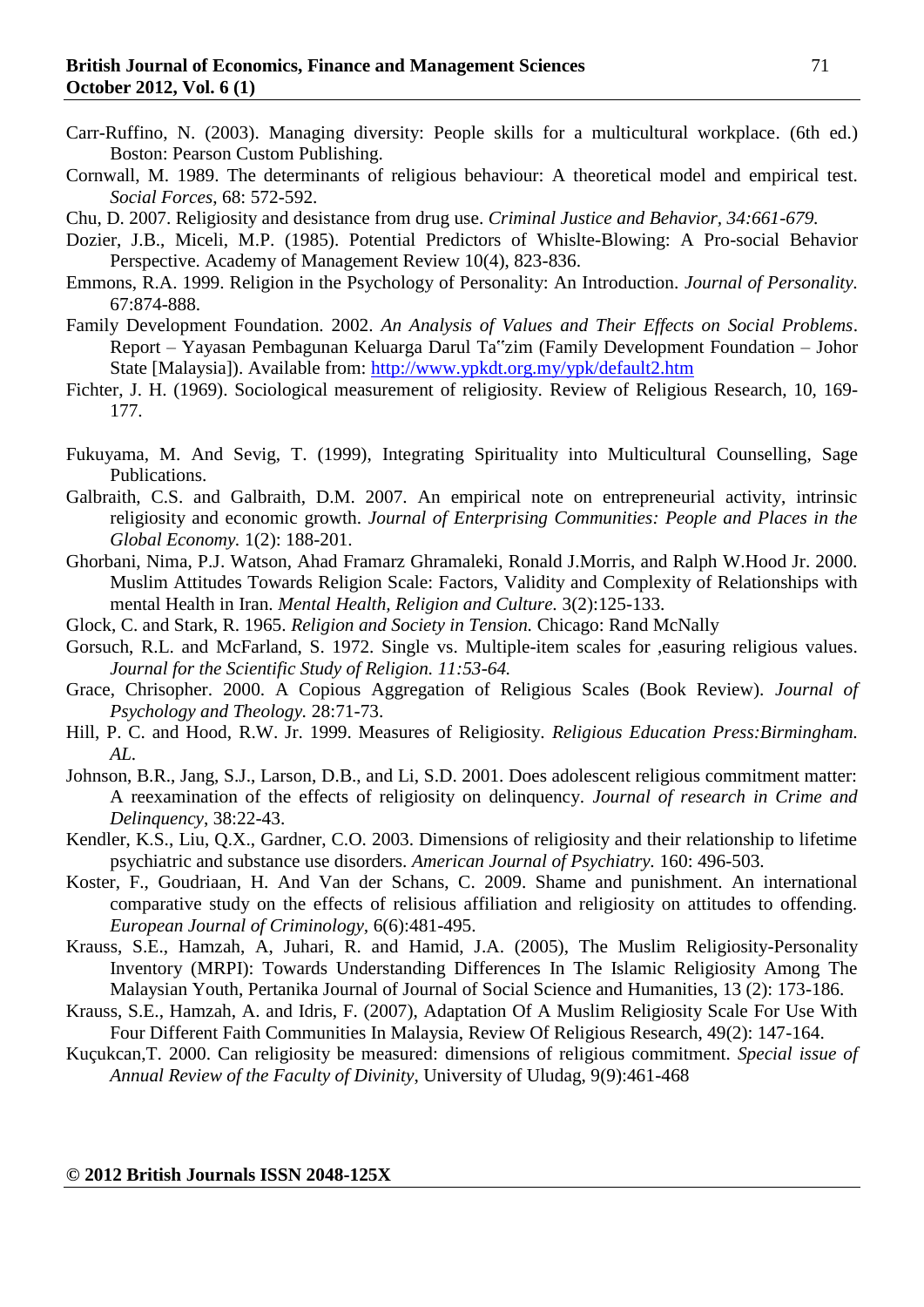- Luo, Y. (2002). Corruption and Organization in Asian Management Systems. Asia Pacific Journal of Management, 19, 405-422.
- Maddi, S R (1980). Personality Theories: A Comparative Analysis, Homewood, III: Dorsey Press.
- Miceli, M.P. and Near, J.P. 1985. Characteristics of Organizational climate and perceived wrongdoing associated with whistleblowing decisions. *Personnel Psychology*, 38:525-544.
- McGuire, M. 1992. *Religion: The Social Context.* 3rd ed. Belmont,Ca:Wadsworth Inc.
- Merriam-Webster. (1996). Merriam-Webster"s Collegiate Dictionary. (10th ed.).
- Springfield, MA: Merriam-Webster.
- Morgan, (2004). Dealing with Religious Expression in the Workplace. Retrieved June 22, 2006 from www.law.com/jsp/article.jsp?id=900005466111
- Ntalianis, F., Raja, U. (2002). Influence of religion on citizenship behaviour and whistle-blowing. In Rahim, M.A. Golembiewski, R.T., Mackenzie, K.D. (Eds) *Current topics in Management*. Vol. 7. Transaction Publisher: New Burnswick.
- Rothschild, J. and Miethe, T.D. 1999. Whistle-blower disclosures and Management Retaliation. *Work and Occupations. 2691): 107-28.*
- Samandari, J. M. (1982), The Impact Of Religion, Socio-Economic Status, And Degree Of Religiosity On Family Planning Among Moslems And Bahais In Iran. Unpublished Ed. Dissertation, University Of Northern Colorado. [Da 43:1 A, P. 273]
- Serajzadeh, S.H. (1998). Muslim Religiosity and Delinquency: An Examination of Iranian Youth., Ph.D. Dissertation, University of Essex.
- Shamsuddin, Q.M.I.1992. *Dimensions of Muslim Religiosity: Measurement Considerations.In Zafar Afaq Ansari (e.d.). Qur'anic Concepts of Human Psyche,pp.99-114. Islamabad:Institute of Islamic Culture.*
- Solomon E. (1984) Factors Of Reading Attitude, Religious Background, Class Standing And Type Of School Related To The Bible Reading Habits Of College Students (Active Reader, Extended Research, Case Study), Indiana University, 1984. Thesis Available At [Http://Search.Proquest.Com/Docview/303297449?Accountid=42518](http://search.proquest.com/docview/303297449?accountid=42518)
- Somers, M.J. and Casal,J.C. 1994. Organizational commitment and whistle-blowing: A test of the reformer and the organization man hypotheses. *Group & Organization Management,* 19:270-284.
- Spilka, B., Hood, R.W. Jr, Hunsberger, B. And Gorsuch, R. (2003), *The Psychology of Religion: An Empirical Approach (3rd ed.). London: The Guilford press.*
- Stylianou, S. 2004. The role of religiosity in the Opposition to Drug Use. *International Journal of Offender Theraphy and Comparative Criminology, 48(4):429-448.*
- Wafa, S. A., Tee, L.I. 1997. Malaysian managers: A study of their personality traits and conflict-handling behaviour. Malaysian Management Review, 32(3), 42-54.
- Weaver, A.J, Kline, A.F., Samford, J.A., Lucas, L.A., Larson, D.B. and Gorsuch, R.L. 1998. Is religion taboo in psychology: a systematic analysis of religion in seven major American Psychological Association journals: 1991-1994. *Journal of Psychology and Christianity, 17:220-232.*
- Wilde, A. and Joseph, S. 1997. Religiosity and Personality in a Moslem Context. *Personality and Individual Diffferences. 23:899-900.*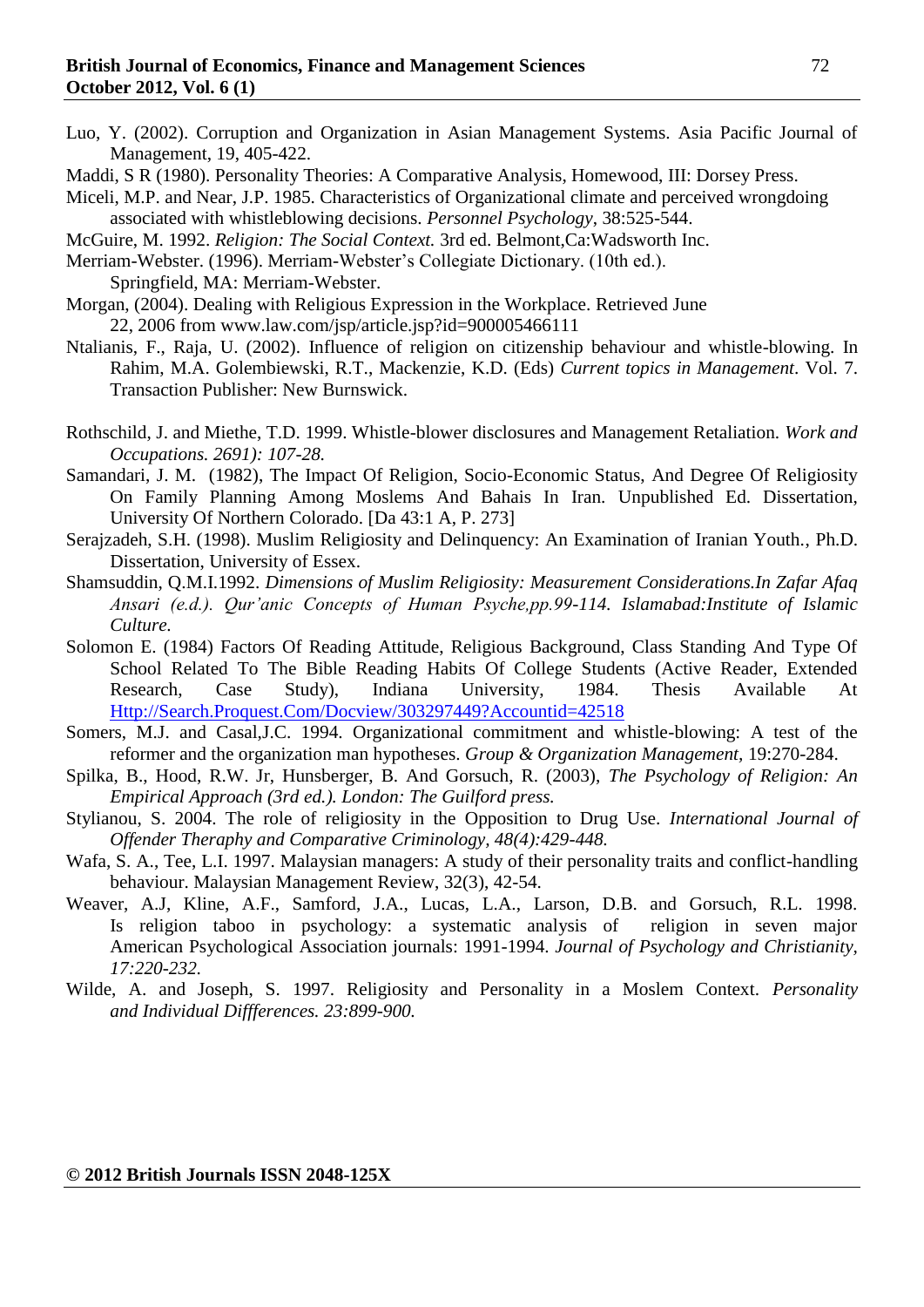| Table 2: Review of religiosity measurements |                                                                                             |  |  |
|---------------------------------------------|---------------------------------------------------------------------------------------------|--|--|
| Author (Year)                               | Main contribution                                                                           |  |  |
| Lenski (1961)                               | proposed four dimensional model in religious orientation and                                |  |  |
|                                             | group involvement:                                                                          |  |  |
|                                             | (a) 'associational' aspect,                                                                 |  |  |
|                                             | includes frequency of religious involvement in                                              |  |  |
|                                             | worship and prayer services;                                                                |  |  |
|                                             | (b) 'communal' dimension,                                                                   |  |  |
|                                             | relates to the preference and frequency of one's                                            |  |  |
|                                             | primary-type relations;                                                                     |  |  |
|                                             | (c) 'doctrinal orthodoxy',                                                                  |  |  |
|                                             | refers to intellectual acceptance of the prescribed                                         |  |  |
|                                             | doctrines of the church;                                                                    |  |  |
|                                             | (d) 'devotionalism',                                                                        |  |  |
|                                             | involves private or personal communion with God                                             |  |  |
|                                             | through prayers, meditation and religious behaviour.                                        |  |  |
|                                             | -unique model of religiosity, as most early conceptualizations                              |  |  |
|                                             | were uni-dimensional in nature.                                                             |  |  |
|                                             |                                                                                             |  |  |
| Glock and Stark (1965)                      | The core dimensions of religiosity:                                                         |  |  |
|                                             | (a) Ideological (religious belief)                                                          |  |  |
|                                             | encompasses beliefs that are expected to be held by                                         |  |  |
|                                             | the followers.                                                                              |  |  |
|                                             | (b) Ritualistic (religious practice)                                                        |  |  |
|                                             | includes the specific religious practices, such as                                          |  |  |
|                                             | worship, prayer, participation in special sacraments,                                       |  |  |
|                                             | fasting and so on, which are expected to be                                                 |  |  |
|                                             | performed by the believers.                                                                 |  |  |
|                                             | (c) Experiential (religious feeling)                                                        |  |  |
|                                             | perceptions and sensations of having<br>communication with a divine essence (i.e. with God) |  |  |
|                                             | ultimate reality or transcendental authority.                                               |  |  |
|                                             | (d) Intellectual (religious knowledge)                                                      |  |  |
|                                             | encompasses the basic information and knowledge                                             |  |  |
|                                             | about the tenets of the faith and its sacred scriptures                                     |  |  |
|                                             | that are expected to be known by the believers.                                             |  |  |
|                                             | (e) Consequential (religious effects)                                                       |  |  |
|                                             | includes the effects of religious belief, practice,                                         |  |  |
|                                             | experience and knowledge on the believer's                                                  |  |  |
|                                             | everyday life.                                                                              |  |  |
| Samandari (1982)                            | the measure consisted of forty items.                                                       |  |  |
|                                             | No report on the internal validity and the reliability of the                               |  |  |
|                                             | scales                                                                                      |  |  |
|                                             | only five items of forty were used                                                          |  |  |
| Pouryoussefi (1984)                         | Used 31-item Likert scale of Glock and Stark's model of                                     |  |  |
|                                             | religiosity (excluding the intellectual dimension)                                          |  |  |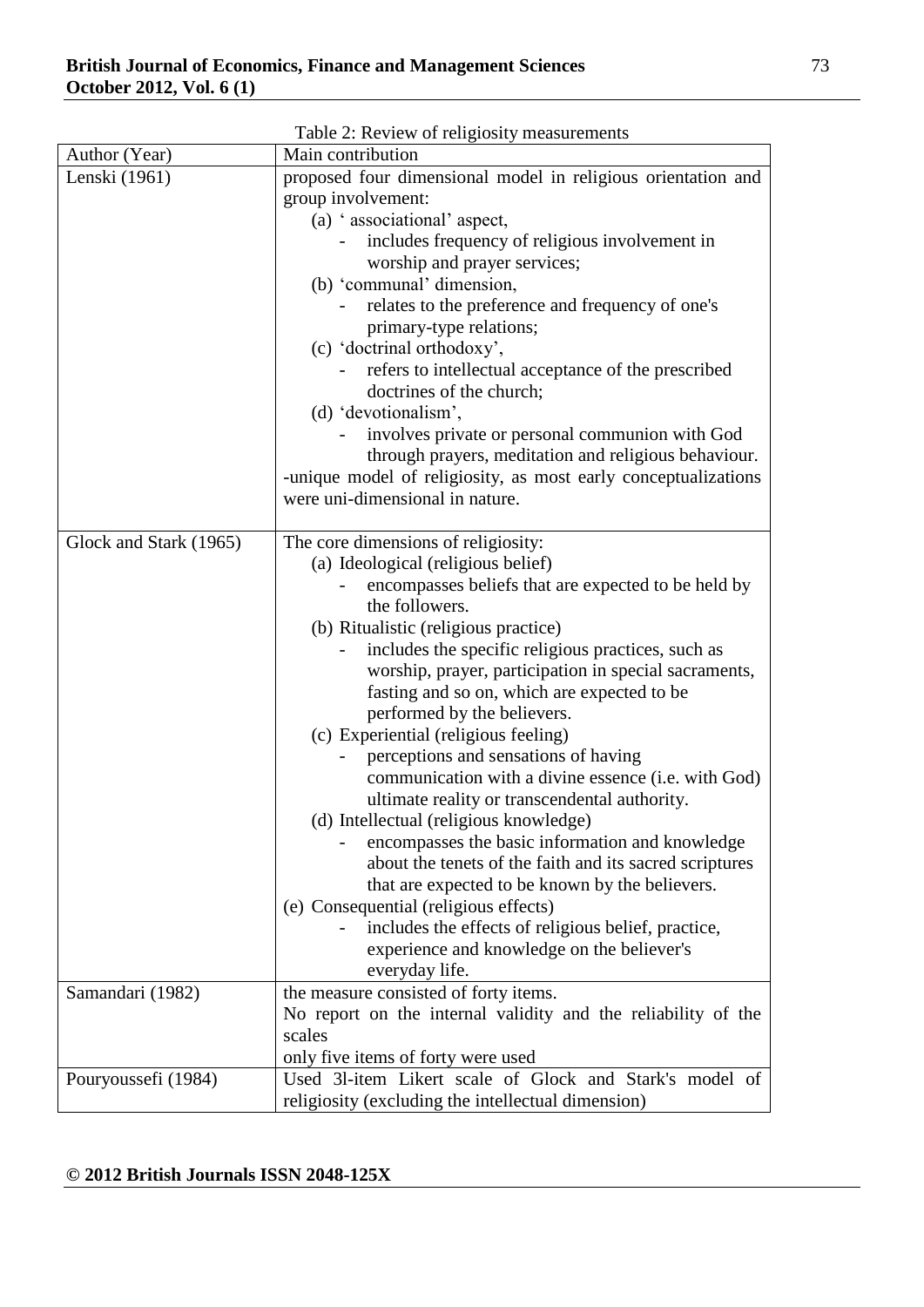| Author (Year)              | Main contribution                                                                                                          |
|----------------------------|----------------------------------------------------------------------------------------------------------------------------|
|                            | No report on internal validity and reliability of the scale                                                                |
| Evans <i>et at</i> . 1995; | Religiosity has often been measured with a single-item, such as                                                            |
| Tittle and Welch 1983      | church attendance or level of participation in various Christian-                                                          |
| Johnson et al. 1987;       | based religious activities. Much of the early research on                                                                  |
|                            | religiosity and delinquency, for example, used church                                                                      |
|                            | attendance as the sole measure of the religious commitment.                                                                |
| Shamsudin (1992)           | proposed a model of Islamic religiosity"                                                                                   |
|                            | represented by the concept of taqwa (God-consciousness)                                                                    |
|                            | a multidimensional variable of religiosity:                                                                                |
|                            | (a) knowledge $('ilm/ma'rifah)$ ,                                                                                          |
|                            | (b) belief (iman),                                                                                                         |
|                            | (c) practice (' amal),                                                                                                     |
|                            | (d) consequences (natajah)                                                                                                 |
|                            | (e) realization of excellence (ihsan).                                                                                     |
| Albelaikhi (1997)          | Employed an exploratory Principal Components Analysis<br>(PCA) on a set of questionnaire items of Islamic religiosity. Six |
|                            | components were extracted:                                                                                                 |
|                            | (a) religious dimensions of practice,                                                                                      |
|                            | (b) societal value of religion,                                                                                            |
|                            | (c) belief in central tenets,                                                                                              |
|                            | (d) personal need for religion,                                                                                            |
|                            | (e) reliance on practical guidance,                                                                                        |
|                            | (f) unquestioning acceptance.                                                                                              |
|                            | Predictions regarding multidimensionality of Muslim religiosity                                                            |
|                            | were generally supported.                                                                                                  |
|                            | Predictions regarding differences in levels of religiosity were                                                            |
|                            | also generally supported.                                                                                                  |
| Serajzadeh (1998)          | Adapted Glock and Stark (1965)                                                                                             |
|                            | applied the aspects of the Islamic faith.<br>126 different                                                                 |
| Hill and Hood (1999)       | analyzed<br>aggregated and<br>psychological<br>measurements for religiosity.                                               |
|                            |                                                                                                                            |
| Grace (2000)               | finding measures applicable to the non-Western religions and                                                               |
|                            | spirituality not available in Hill and Hood (1999).                                                                        |
| Spilka et at. (2003)       | Made assumption that people from all religious traditions                                                                  |
|                            | express their faith in three ways: through behaviour (e.g.                                                                 |
|                            | rituals), belief (e.g. belief in the supernatural) and experience                                                          |
|                            | (e.g. mystical states).                                                                                                    |
|                            | A single definition of 'religion' itself remains elusive for                                                               |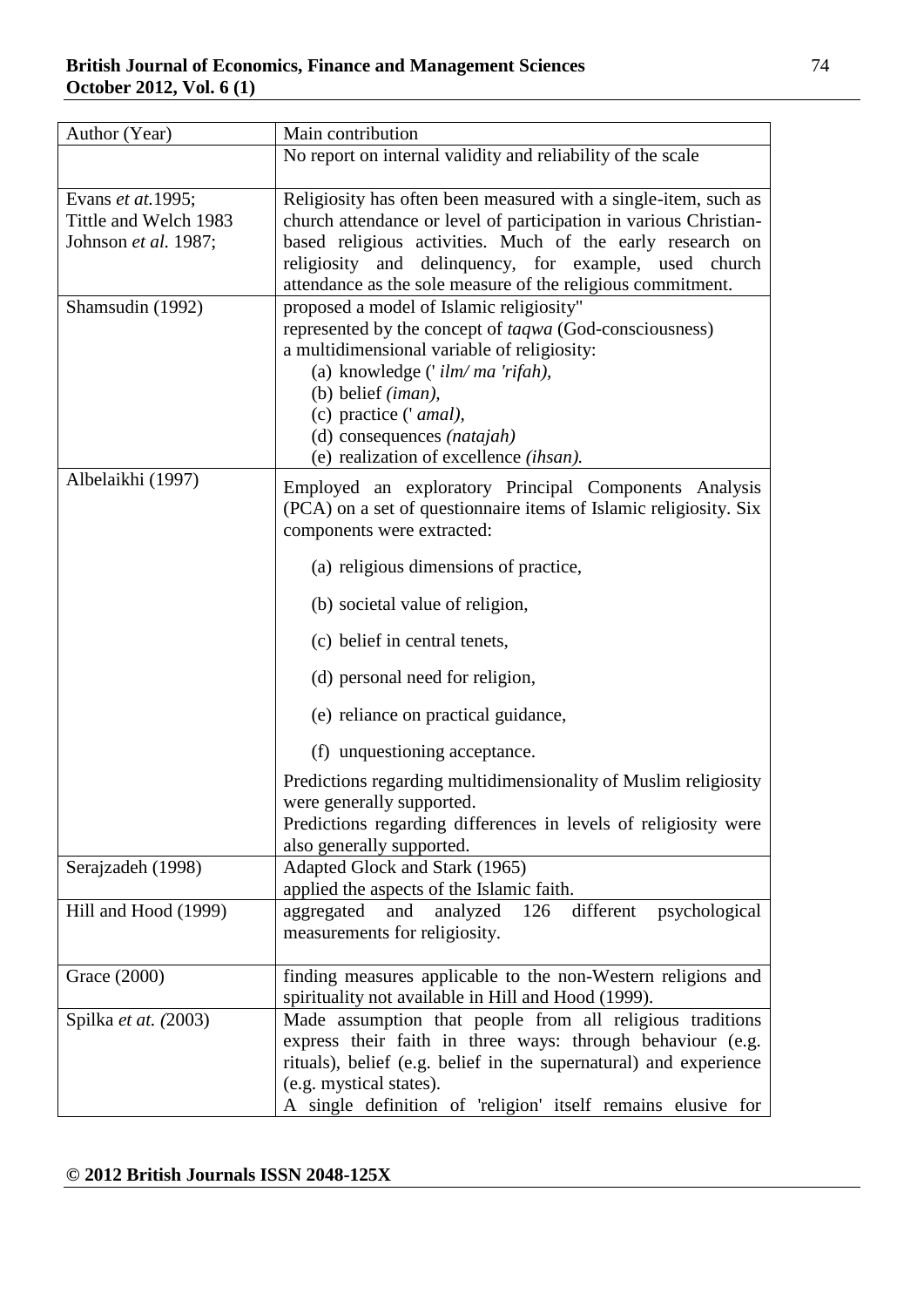| Author (Year) | Main contribution          |
|---------------|----------------------------|
|               | psychologists of religion. |
|               |                            |

## Table 3: Personality Traits Attributes of Religiosity Personality (51 items)

| <b>Construct</b>                         | <b>Main reference</b>       | <b>Explanation</b>       |
|------------------------------------------|-----------------------------|--------------------------|
| I get enthusiastic about doing good      | (Krauss, Hamzah,<br>&       | For Muslim .Openness -   |
| deeds when people praise me.             | Idris, 2007)                | incentive                |
|                                          |                             | Do dakwah.               |
| I am willing to help people when in      | (Krauss, Hamzah,<br>$\&$    | Agreeableness            |
| need.                                    | Idris, 2007)                | cooperative<br>change    |
|                                          |                             | sentences.               |
| I avoid something if I am unsure         | (Krauss, Hamzah,<br>$\&$    | Conscientiousness        |
| about its legal status.                  | Idris, 2007)                | -efficient.              |
| I immediately apologize if I wrong       | (Krauss, Hamzah,<br>&       | Openness.                |
| someone.                                 | Idris, 2007)                |                          |
| If I borrow money from someone, I        | (Krauss, Hamzah,<br>$\&$    | Conscientiousness-       |
| will make a contract with them.          | Idris, 2007)                | efficient. In Muslim, we |
|                                          |                             | must do this.            |
| I do all jobs assigned to me to the best | (Krauss, Hamzah,<br>$\&$    | Conscientiousness        |
| of my ability.                           | Idris, 2007)                | -efficient               |
| I am particular about doing good         | (Krauss, Hamzah,<br>$\&$    | Conscientiousness        |
| deeds consistently even though they      | Idris, 2007)                | -efficient               |
| may be small.                            |                             |                          |
| I easily forgive my siblings when they   | (Krauss, Hamzah,<br>$\&$    | Extraversion             |
| hurt me.                                 | Idris, 2007)                |                          |
| I always obtain the facts before         | (Krauss, Hamzah,<br>$\&$    | Neuroticism - secure     |
| passing judgements.                      | Idris, 2007)                |                          |
| I tend to rely on others when faced      | (Krauss,<br>Hamzah,<br>$\&$ | $Neuroticism - secure$   |
| with difficulty.                         | Idris, 2007)                |                          |
| I will seek for Allah's help first then  | (Krauss, Hamzah,<br>$\&$    | Neuroticism - secure     |
| to others when faced with difficulty.-   | Idris, 2007)                |                          |
| <b>Muslim</b>                            |                             |                          |
| I make effort not to display my          | (Krauss,<br>Hamzah,<br>&    | Agreeableness – coldness |
| personal good deeds.                     | Idris, 2007)                |                          |
| I frequently discuss religious issues    | (Krauss, Hamzah,<br>&       | Openness- incentive      |
| with my friends.                         | Idris, 2007)                | Agreeableness            |
|                                          |                             | compassionate            |
|                                          |                             | Do dakwah.               |
| I frequently share my religious values   | Hamzah,<br>(Krauss,<br>&    | Openness – incentive     |
| with my friends.                         | Idris, 2007)                | Do dakwah.               |
| I do not expose the shortcomings of      | (Krauss,<br>Hamzah,<br>$\&$ | $Neuroticism - secure$   |
| other.                                   | Idris, 2007)                |                          |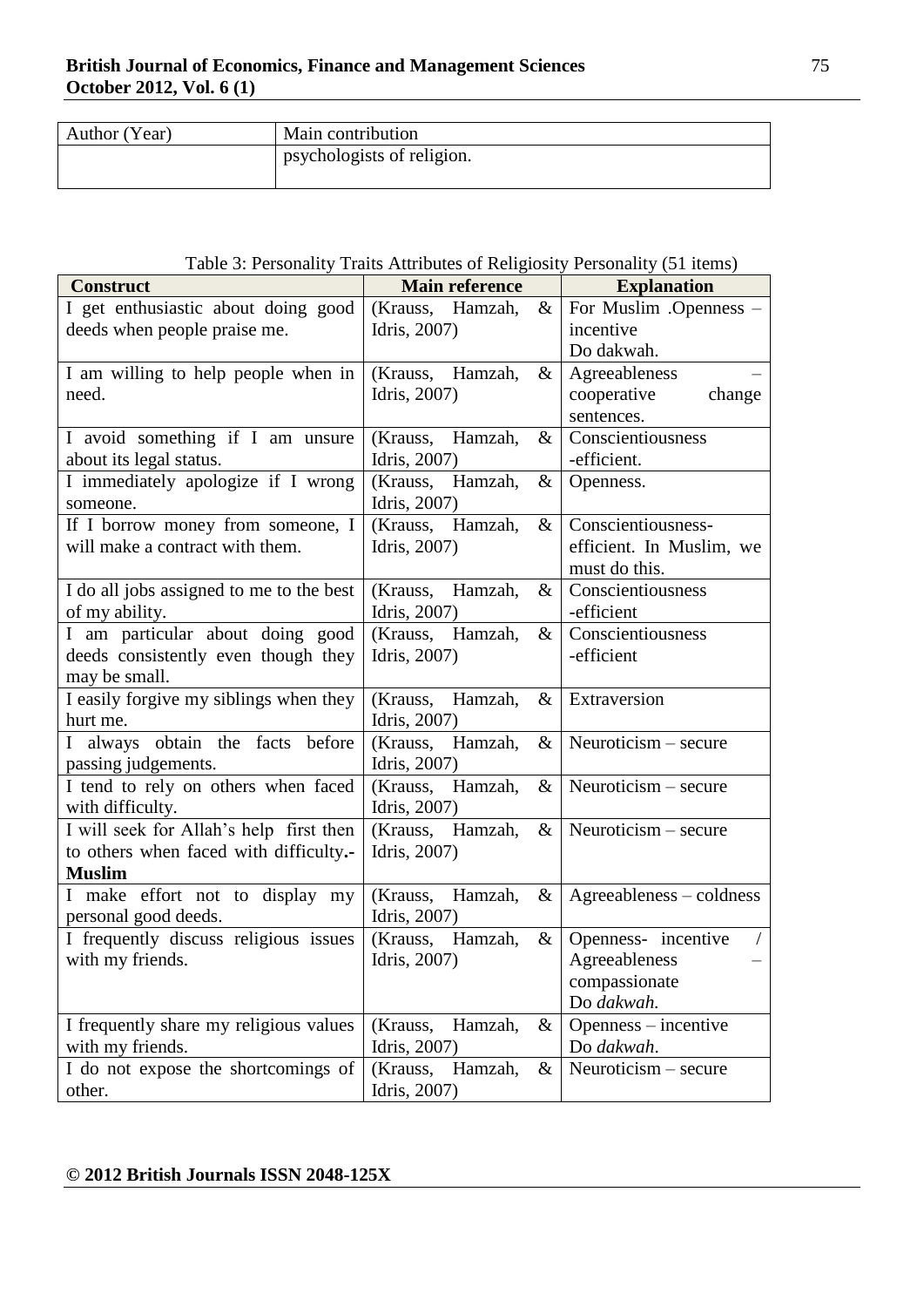| <b>Construct</b>                                   | <b>Main reference</b>       | <b>Explanation</b>                  |
|----------------------------------------------------|-----------------------------|-------------------------------------|
| I avoid offending in any way when                  | Hamzah,<br>(Krauss,<br>&    | Neuroticism                         |
| joking around with others.                         | Idris, 2007)                | secure/senstivity                   |
| I worry if I cannot pay debt on time.              | $\&$<br>(Krauss, Hamzah,    | Conscientiousness                   |
|                                                    | Idris, 2007)                | -efficient<br>$-to$<br>act          |
|                                                    |                             | dutifully, planned                  |
| I fulfil all my promises.                          | $\&$<br>(Krauss, Hamzah,    | Conscientiousness                   |
|                                                    | Idris, 2007)                | efficient -to act dutifully,        |
|                                                    |                             | planned                             |
| I make effort to obey Allah S.W.T's                | (Krauss, Hamzah,<br>$\&$    | Conscientiousness                   |
| rules in every situation.-Muslim                   | Idris, 2007)                | efficient -to act dutifully,        |
|                                                    |                             | planned Q48                         |
|                                                    |                             |                                     |
| I make effort to obey rules/advice of              |                             |                                     |
| my religion (God) in my daily life.-               |                             |                                     |
| <b>Non Muslim</b>                                  |                             |                                     |
| I always thank a person when they do               | (Krauss, Hamzah,<br>$\&$    | Openness – appreciation             |
| something nice for me.                             | Idris, 2007)                | for emotion Q50                     |
| I assume that people talk about me                 | (Krauss, Hamzah,<br>$\&$    | Extraversion – positive<br>emotions |
| because they are concerned about my<br>well-being. | Idris, 2007)                |                                     |
| I try to smile as much as possible.                | (Krauss, Hamzah,<br>$\&$    | Extraversion - positive             |
|                                                    | Idris, 2007)                | emotion Q54                         |
| zealous<br>when<br>I<br>get<br>my                  | Hamzah,<br>(Krauss,<br>&    | Extraversion – positive             |
| colleague/friend is more successful                | Idris, 2007)                | emotion. changes jealous            |
| than me.                                           |                             | to zealous $=$ motivated            |
| I do not get angry when I am being                 | (Krauss,<br>Hamzah,<br>&    | Extraversion – positive             |
| scolded.                                           | Idris, 2007)                | emotion                             |
| I speak politely to my parents.                    | Hamzah,<br>(Krauss,<br>$\&$ | Conscientiousness                   |
|                                                    | Idris, 2007)                | efficient - to act dutifully,       |
|                                                    |                             | planned                             |
| I forgive others who wrong me before               | Hamzah,<br>(Krauss,<br>&    | <b>Openness</b>                     |
| they ask for my forgiveness.                       | Idris, 2007)                |                                     |
|                                                    | (Krauss, Hamzah,<br>&       | Conscientiousness                   |
| I not expect others to finish my work<br>for me.   | Idris, 2007)                | efficient - to act dutifully,       |
|                                                    |                             | planned                             |
| I find ways to recycle anything that               | $\&$<br>(Krauss,<br>Hamzah, | Conscientiousness                   |
| can still be of use.                               | Idris, 2007)                | efficient – to act dutifully,       |
|                                                    |                             | planned                             |
| I do feel worried when I send negative             | Hamzah,<br>(Krauss,<br>&    | Neuroticism - secure                |
| e-mails/SMS messages/information to                | Idris, 2007)                |                                     |
| people.                                            |                             |                                     |
| I will keep a person's identity hidden             | Hamzah,<br>(Krauss,<br>&    | Very important to whistle           |
| when I talk about them and they are                | Idris, 2007)                | blowing Neuroticism –               |
| not present.                                       |                             | secure/sensitivity                  |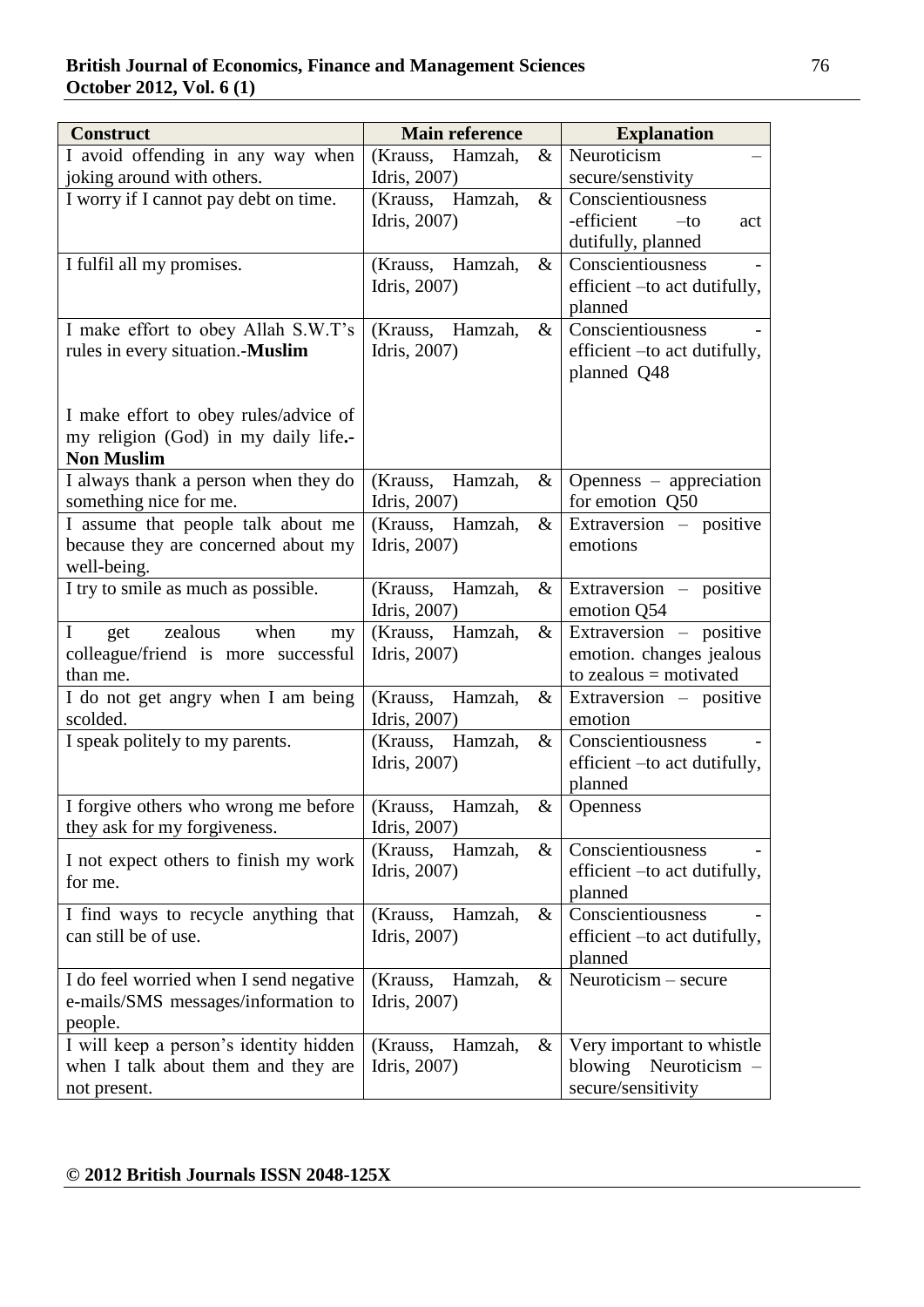| <b>Construct</b>                                   | <b>Main reference</b>       | <b>Explanation</b>            |
|----------------------------------------------------|-----------------------------|-------------------------------|
| I seek sympathy from others when I                 | (Krauss,<br>Hamzah,<br>$\&$ |                               |
| experience misfortune.                             | Idris, 2007)                |                               |
| I don't' like to join in when I hear               | (Krauss, Hamzah,<br>$\&$    | Very important to whistle     |
| people gossiping.                                  | Idris, 2007)                | blowing                       |
| I tend to remain silent when someone               | (Krauss, Hamzah,<br>&       | Very important to whistle     |
| degrades my religion in front of me.               | Idris, 2007)                | blowing Neuroticism -         |
|                                                    |                             | secure/sensitivity            |
| I can tolerate people who disagree                 | (Krauss, Hamzah,<br>$\&$    | Changes<br>sentences          |
| with me.                                           | Idris, 2007)                | CANNOT to CAN to              |
|                                                    |                             | more positive – really        |
|                                                    |                             | important<br>in<br>whistle    |
|                                                    |                             | blowing to measure            |
| I throw rubbish in the trash bin when I            | (Krauss,<br>Hamzah,<br>$\&$ | Conscientiousness             |
| see it lying around.                               | Idris, 2007)                | efficient - to act dutifully, |
|                                                    |                             | planned                       |
| I am careful to follow Islamic social              | &<br>(Krauss, Hamzah,       | Neuroticism $-$ secure        |
| norms during all activities I am                   | Idris, 2007)                |                               |
| involved in.- Muslim                               |                             |                               |
|                                                    |                             |                               |
| I am careful to follow my religious                |                             |                               |
| social norms during all activities I am            |                             |                               |
| involved in.- Non Muslim                           |                             |                               |
| I participate in recreational activities           | (Krauss,<br>Hamzah,<br>&    | Conscientiousness             |
| without neglecting religious norms.                | Idris, 2007)                | efficient –to act dutifully,  |
|                                                    |                             | planned                       |
| I perceive all non-Muslims that I see              | (Krauss,<br>Hamzah,<br>&    | <b>Openness</b>               |
| as potential Muslims.-Muslim                       | Idris, 2007)                |                               |
| I perceive those who are not the same              |                             |                               |
| religion as mine as potential believers            |                             |                               |
| of my religion.- Non Muslim                        |                             |                               |
| I respect all opinions.                            | (Krauss, Hamzah,<br>&       | <b>Openness</b>               |
|                                                    | Idris, 2007)                |                               |
| I feel happy when someone says                     | (Krauss, Hamzah,<br>&       |                               |
| something good about one of my                     | Idris, 2007)                |                               |
| friends.                                           |                             |                               |
| if<br>display my<br>openly<br>$\mathbf I$<br>anger | (Krauss, Hamzah,<br>&       | $Neuroticism - secure$        |
| meddles<br>somebody<br>with<br>my                  | Idris, 2007)                |                               |
| belongings.                                        |                             |                               |
| I tend to let setbacks in life distract me         | (Krauss,<br>Hamzah,<br>&    | Neuroticism $-$ secure        |
| from my responsibilities and religious             | Idris, 2007)                |                               |
| practice.                                          |                             |                               |
| I am very comfortable admitting my                 | Hamzah,<br>&<br>(Krauss,    |                               |
| mistakes.                                          | Idris, 2007)                |                               |
| I don't gossip about others.                       | Hamzah,<br>(Krauss,<br>$\&$ | Change to be positive         |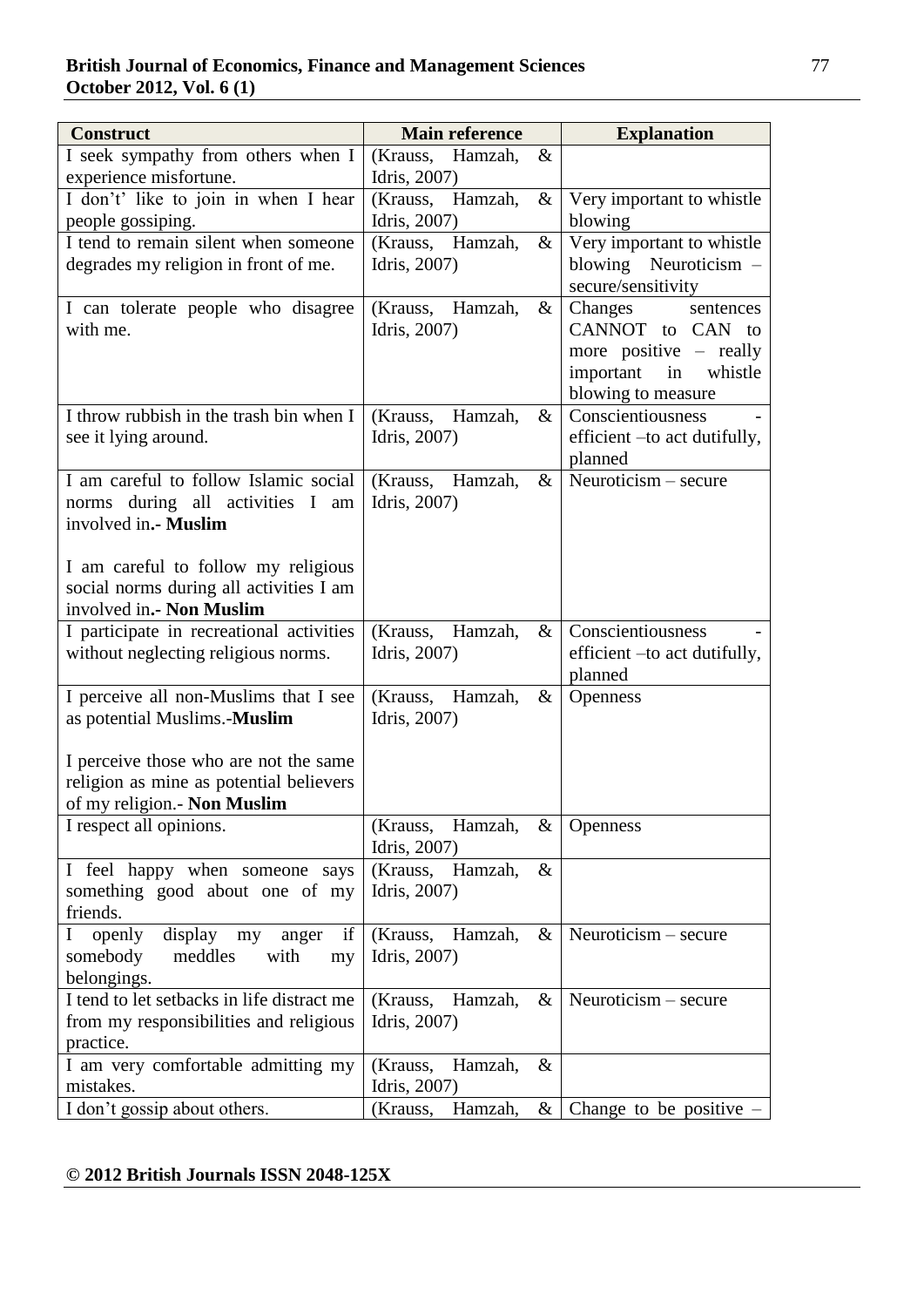| <b>Construct</b>                        | <b>Main reference</b>       | <b>Explanation</b>           |  |
|-----------------------------------------|-----------------------------|------------------------------|--|
|                                         | Idris, 2007)                | very important to whistle    |  |
|                                         |                             | blowing                      |  |
| I enjoy working in a team.              | (Krauss, Hamzah,<br>$\&$    | Agreeableness                |  |
|                                         | Idris, 2007)                | cooperative.<br>very         |  |
|                                         |                             | important in<br>whistle      |  |
|                                         |                             | blowing                      |  |
| I use other people's belonging with     | (Krauss, Hamzah,<br>&       | From without to with         |  |
| their permission.                       | Idris, 2007)                | Neuroticism - secure         |  |
| I offer my guests the best of what I    | (Krauss, Hamzah,<br>&       | Agreeableness                |  |
| have when I am hosting them in my       | Idris, 2007)                | cooperative<br>and           |  |
| home.                                   |                             | <b>Openness</b>              |  |
| I do not enter a person's house until I | (Krauss, Hamzah,<br>$\&$    | $Neuroticism - secure$       |  |
| am invited.                             | Idris, 2007)                |                              |  |
| I make effort to make my guests feel    | (Krauss, Hamzah,<br>$\&$    | Agreeableness                |  |
| as comfortable as possible.             | Idris, 2007)                | cooperative<br>and           |  |
|                                         |                             | <b>Openness</b>              |  |
| I work hard to achieve my goals in the  | (Krauss, Hamzah,<br>$\&$    | Conscientiousness            |  |
| specified time.                         | Idris, 2007)                | efficient –to act dutifully, |  |
|                                         |                             | planned                      |  |
| I prefer to do any form of labour than  | (Krauss, Hamzah,<br>$\&$    | Conscientiousness            |  |
| to beg.                                 | Idris, 2007)                | efficient -to act dutifully, |  |
|                                         |                             | planned                      |  |
| I am the first to greet when meeting    | $\&$<br>Hamzah,<br>(Krauss, | Agreeableness -friendly      |  |
| another person.                         | Idris, 2007)                |                              |  |
| I make effort to always follow the      | (Krauss, Hamzah,<br>$\&$    |                              |  |
| Islamic code of dress.-Muslim           | Idris, 2007)                |                              |  |

Table 4: Attitudes Attributes of Religiosity Personality (25 items)

| <b>Construct</b>              | <b>Other reference</b> |                      | <b>Main Reference</b> |         | <b>Explanation</b> |  |
|-------------------------------|------------------------|----------------------|-----------------------|---------|--------------------|--|
| I make effort to deepen my    | (Fichter,              | 1969)                | (Krauss,              | Hamzah, | Behaviour          |  |
| understanding of Islamic law  |                        | (Barnett, Bass, $\&$ | & Idris, 2007)        |         | Knowledge          |  |
| $-$ Muslim                    | Brown, 1996)           |                      |                       |         |                    |  |
|                               |                        |                      |                       |         |                    |  |
| I make effort to deepen my    |                        |                      |                       |         |                    |  |
| understanding<br>оf           |                        |                      |                       |         |                    |  |
| law/rules/teaching/precepts   |                        |                      |                       |         |                    |  |
| religion $-$ Non<br>of my     |                        |                      |                       |         |                    |  |
| <b>Muslim</b>                 |                        |                      |                       |         |                    |  |
| brothers<br>and<br>love<br>my | (Fichter,              | 1969)                | (Krauss,              | Hamzah, | Affect             |  |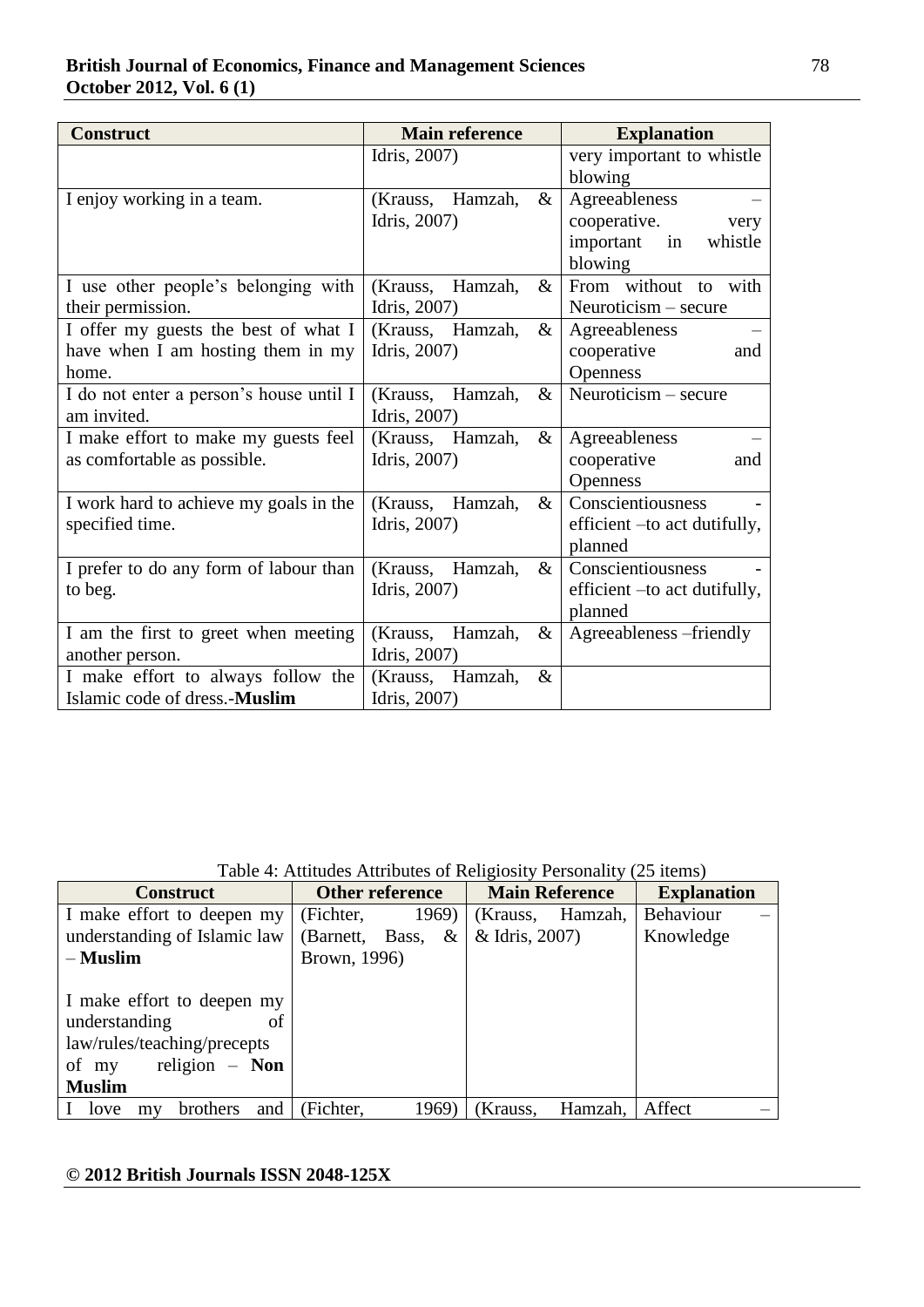| <b>Construct</b>                                            | <b>Other reference</b>                           | <b>Main Reference</b>                 | <b>Explanation</b>             |
|-------------------------------------------------------------|--------------------------------------------------|---------------------------------------|--------------------------------|
| sisters in Islam as I love                                  | (Barnett, Bass,<br>$\&$                          | & Idris, 2007)                        | emotion                        |
| myself.                                                     | Brown, 1996)                                     |                                       |                                |
| I love my brothers                                          |                                                  |                                       |                                |
| and<br>sisters in my religion as I                          |                                                  |                                       |                                |
| love myself.                                                |                                                  |                                       |                                |
| I feel at peace when I hear                                 | (Fichter,<br>1969)                               | Hamzah,<br>(Krauss,                   | Affect                         |
| the Quran recited. - Muslim                                 | $\&$<br>(Barnett, Bass,                          | & Idris, 2007)                        | emotion.                       |
|                                                             | Brown, 1996)                                     |                                       | Behaviour                      |
| refer<br>$\bf{I}$<br>Holy<br>to                             |                                                  |                                       | <b>Belief</b>                  |
| book/Scriptures<br>obtain<br>to                             |                                                  |                                       |                                |
| tranquillity (peace). $-$ Non                               |                                                  |                                       |                                |
| <b>Muslim</b>                                               |                                                  |                                       |                                |
| understand the<br>I try to<br>of<br>meaning<br>Qur'anic     | (Fichter,<br>1969)<br>(Barnett, Bass,<br>$\&$    | (Krauss,<br>Hamzah,<br>& Idris, 2007) | Behaviour<br>Knowledge         |
| words/verses. - Muslim                                      | Brown, 1996)                                     |                                       |                                |
|                                                             |                                                  |                                       |                                |
| try to understand<br>the<br>L                               |                                                  |                                       |                                |
| teachings of my religion in                                 |                                                  |                                       |                                |
| the Holy book/Scriptures. -                                 |                                                  |                                       |                                |
| <b>Non Muslim</b>                                           |                                                  |                                       |                                |
| I thank Allah S.W.T when                                    | (Fichter,<br>1969)                               | Hamzah,<br>(Krauss,                   | Affect                         |
| beggars come to my house .-<br><b>Muslim</b>                | (Barnett, Bass,<br>$\&$<br>Brown, 1996)          | & Idris, 2007)                        | emotion                        |
|                                                             |                                                  |                                       |                                |
| I feel happy when beggars                                   |                                                  |                                       |                                |
| come to my house $-$ Non                                    |                                                  |                                       |                                |
| <b>Muslim</b>                                               |                                                  |                                       |                                |
|                                                             |                                                  |                                       |                                |
|                                                             |                                                  |                                       |                                |
| I will not ridicule someone<br>in return when they ridicule | (Fichter,<br>1969)<br>(Barnett, Bass,<br>&       | (Krauss,<br>Hamzah,<br>& Idris, 2007) | Behaviour<br>predisposition to |
| me, even during Ramadhan.-                                  | Brown, 1996)                                     |                                       | Action                         |
| <b>Muslim</b>                                               |                                                  |                                       | Action depends                 |
|                                                             |                                                  |                                       | on situation                   |
| I continue to perform good                                  |                                                  |                                       |                                |
| deeds even if others might                                  |                                                  |                                       |                                |
| ridicule me for it - Non                                    |                                                  |                                       |                                |
| <b>Muslim</b>                                               |                                                  |                                       |                                |
| I will not ridicule someone<br>in return when they ridicule | (Fichter,<br>1969)<br>(Barnett,<br>Bass,<br>$\&$ | (Krauss,<br>Hamzah,<br>& Idris, 2007) | Behaviour<br>predisposition to |
| me.                                                         | Brown, 1996)                                     |                                       | Action                         |
|                                                             |                                                  |                                       | Action depends                 |
|                                                             |                                                  |                                       | situation.<br>on               |
|                                                             |                                                  |                                       | Changes                        |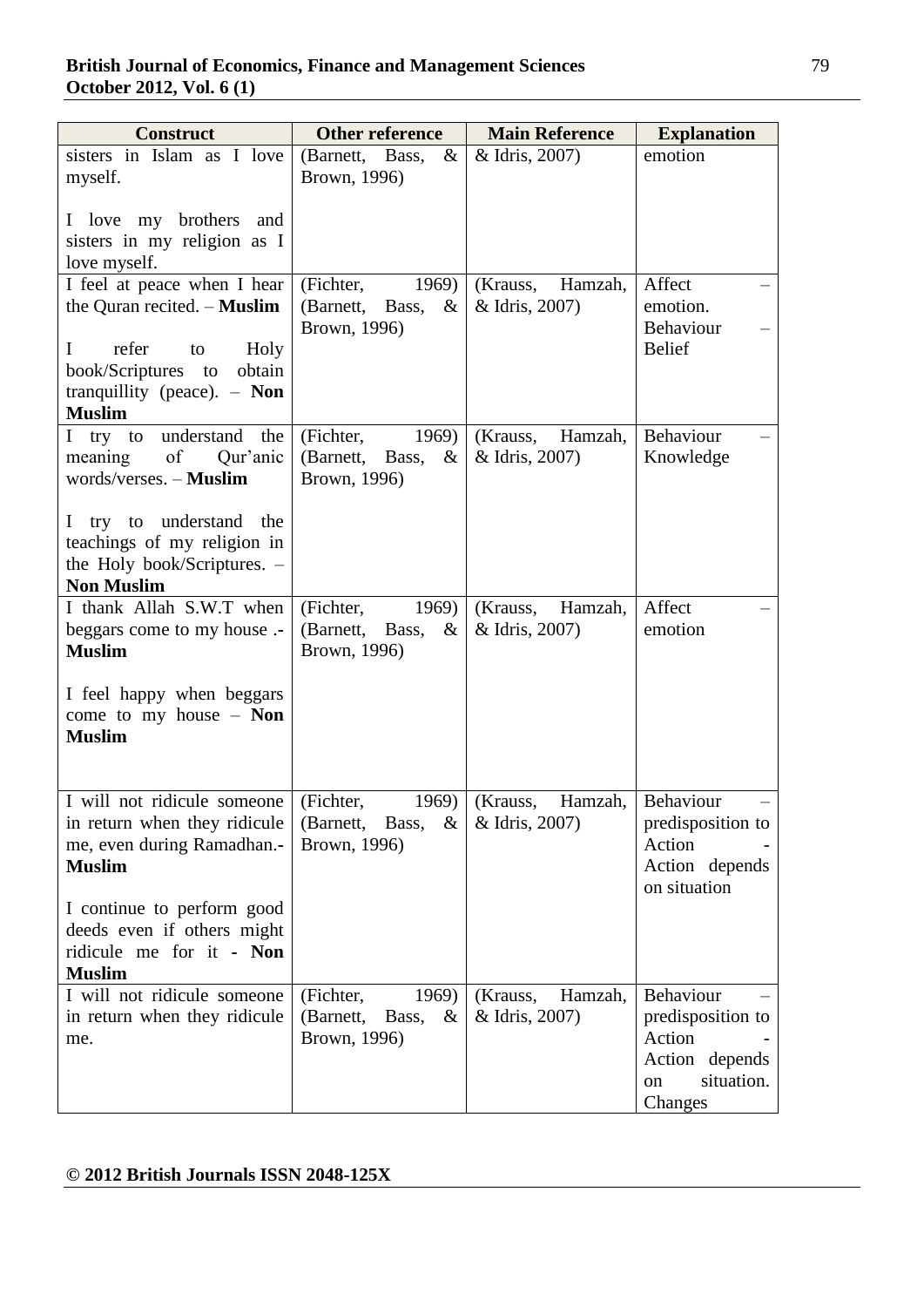| <b>Construct</b>                                                                                                                                                             | <b>Other reference</b><br><b>Main Reference</b>                  |                                       | <b>Explanation</b>                                                         |  |
|------------------------------------------------------------------------------------------------------------------------------------------------------------------------------|------------------------------------------------------------------|---------------------------------------|----------------------------------------------------------------------------|--|
|                                                                                                                                                                              |                                                                  |                                       | sentence to be                                                             |  |
|                                                                                                                                                                              |                                                                  |                                       | positive                                                                   |  |
| I make sure all my family<br>members are following the<br>teachings<br>(Sunnah)<br>of<br>Rasulullah.<br>.- Muslim                                                            | 1969)<br>(Fichter,<br>(Barnett,<br>Bass,<br>$\&$<br>Brown, 1996) | (Krauss,<br>Hamzah,<br>& Idris, 2007) | Behaviour<br><b>Belief</b>                                                 |  |
| I make sure all my family<br>members are following their<br>belief- Non Muslim                                                                                               |                                                                  |                                       |                                                                            |  |
| I make an ongoing effort to<br>increase the frequency of my<br>non-obligatory<br>(nafil)<br>prayers. - Muslim<br>I make an ongoing effort to<br>increase the frequency of my | (Fichter,<br>1969)<br>(Barnett, Bass,<br>$\&$<br>Brown, 1996)    | (Krauss,<br>Hamzah,<br>& Idris, 2007) | Behaviour<br>intentions<br>to<br>kindness<br>$+$<br>belief                 |  |
| good deeds.- Non Muslim                                                                                                                                                      |                                                                  |                                       |                                                                            |  |
| Ι<br>would<br>give<br>true<br>information in court against<br>someone even if he/she is<br>my relative.                                                                      | (Fichter,<br>1969)<br>(Barnett,<br>Bass,<br>$\&$<br>Brown, 1996) | (Krauss,<br>Hamzah,<br>& Idris, 2007) | Behaviour<br>predisposition to<br>Action<br>Action depends<br>on situation |  |
| I criticize my friends when<br>they do wrong.                                                                                                                                | (Fichter,<br>1969)<br>(Barnett, Bass,<br>$\&$<br>Brown, 1996)    | (Krauss,<br>Hamzah,<br>& Idris, 2007) | Behaviour<br>predisposition to<br>Action                                   |  |
| that nobody is<br>L<br>assume<br>perfect.                                                                                                                                    | (Fichter,<br>1969)<br>(Barnett, Bass,<br>$\&$<br>Brown, 1996)    | (Krauss,<br>Hamzah,<br>& Idris, 2007) | Behaviour<br>Knowledge                                                     |  |
| I get upset when I hear about<br>the suffering of Muslims in<br>other parts of the world.-<br><b>Muslim</b><br>I get upset when I hear about                                 | 1969)<br>(Fichter,<br>(Barnett, Bass,<br>$\&$<br>Brown, 1996)    | (Krauss,<br>Hamzah,<br>& Idris, 2007) | Affect<br>emotion<br>to<br>object                                          |  |
| the suffering of people of all<br>races in other parts of the<br>world. - Non Muslim                                                                                         |                                                                  |                                       |                                                                            |  |
| I like to help the poor<br>without anyone knowing.                                                                                                                           | 1969)<br>(Fichter,<br>(Barnett,<br>Bass,<br>$\&$<br>Brown, 1996) | (Krauss,<br>Hamzah,<br>& Idris, 2007) | Behaviour<br>intentions                                                    |  |
| I make effort to internalize<br>the Prophet's ethical conduct<br>in my daily life- Muslim                                                                                    | (Fichter,<br>1969)<br>(Barnett,<br>Bass,<br>$\&$<br>Brown, 1996) | (Krauss,<br>Hamzah,<br>& Idris, 2007) | Behaviour<br><b>Belief</b>                                                 |  |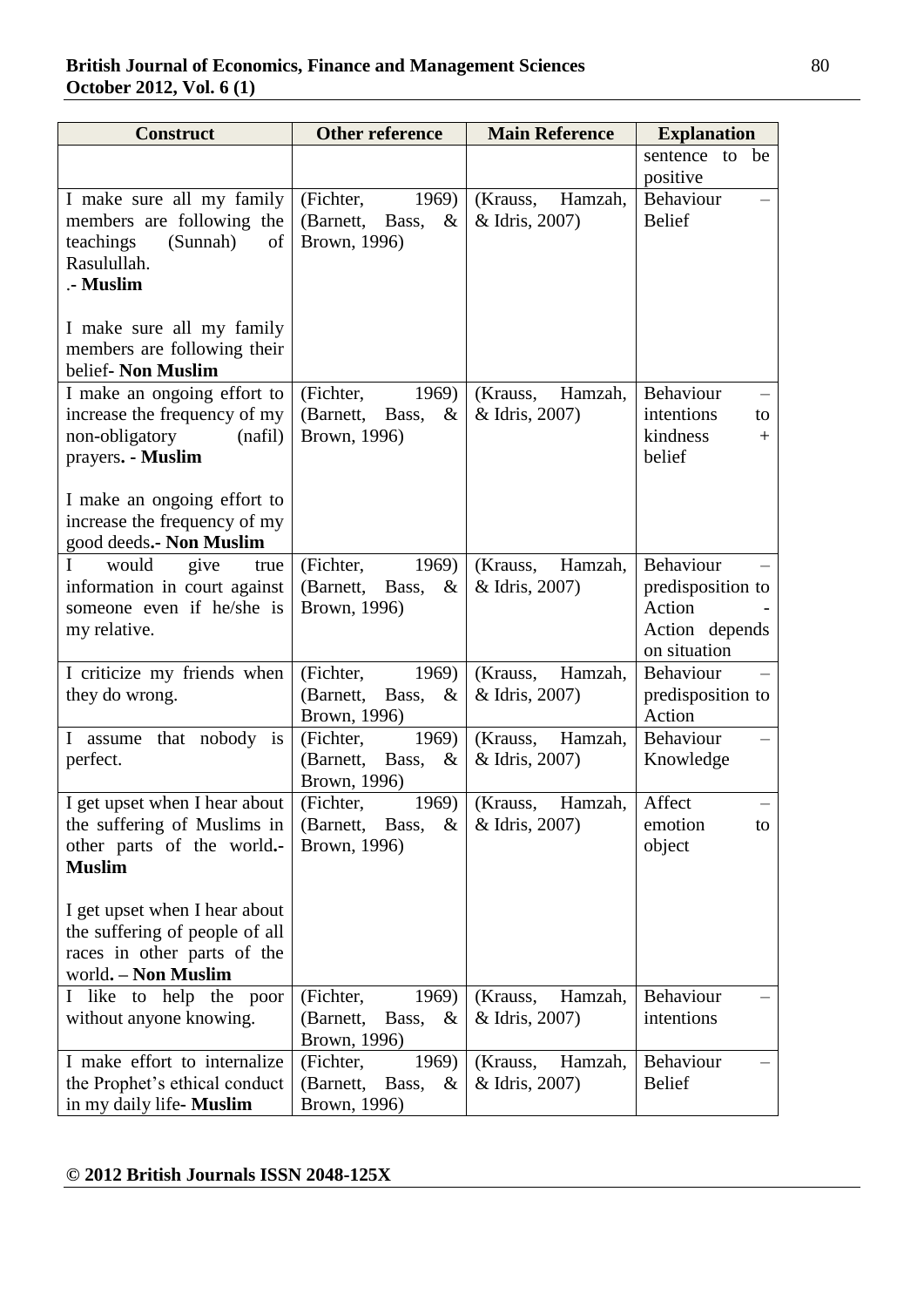| <b>Construct</b>                                                                                                                                                   | <b>Other reference</b>                                                                                  | <b>Main Reference</b>                 | <b>Explanation</b>                                                                                                                                        |
|--------------------------------------------------------------------------------------------------------------------------------------------------------------------|---------------------------------------------------------------------------------------------------------|---------------------------------------|-----------------------------------------------------------------------------------------------------------------------------------------------------------|
| I make effort to internalize<br>the ethical conduct of my<br>religion in my daily life -<br><b>Non Muslim</b>                                                      |                                                                                                         |                                       |                                                                                                                                                           |
| I would remove an obstacle<br>that I see on the road, even if<br>it is small.                                                                                      | (Fichter,<br>1969)<br>(Barnett, Bass,<br>$\&$<br>Brown, 1996).                                          | (Krauss,<br>Hamzah,<br>& Idris, 2007) | Behaviour<br>intentions<br>Belief in Islam<br>doing<br>good<br>deeds.                                                                                     |
| I feel worried when I hurt<br>my parents.                                                                                                                          | (Fichter,<br>1969)<br>(Barnett,<br>Bass, $\&$<br>Brown,<br>1996).<br>(Krauss, Hamzah, &<br>Idris, 2007) | (Krauss,<br>Hamzah,<br>& Idris, 2007) | Affection<br>emotion<br>to<br>human.<br>Behaviour<br>Belief In Islam,<br>need to respect<br>parent. In others<br>religion<br>also,<br>deemed<br>virtuous. |
| I refer to the people who<br>know when I feel uncertain<br>about the Islamic rulings.-<br><b>Muslim</b><br>I refer to the people who<br>know when I feel uncertain | (Fichter,<br>1969)<br>(Barnett, Bass,<br>$\&$<br>Brown, 1996)                                           | (Krauss,<br>Hamzah,<br>& Idris, 2007) | <b>Behaviour</b><br>Knowledge And<br><b>Belief</b>                                                                                                        |
| about the rulings/teachings<br>of<br>religion.-<br><b>Non</b><br>my<br><b>Muslim</b>                                                                               |                                                                                                         |                                       |                                                                                                                                                           |
| I make effort to remember<br>death often. - Muslim<br>I make effort to remember<br>death and afterlife often. -<br><b>Non Muslim</b>                               | (Fichter,<br>1969)<br>(Barnett,<br>$\&$<br>Bass,<br>Brown, 1996)                                        | (Krauss,<br>Hamzah,<br>& Idris, 2007) | Behaviour<br><b>Belief</b>                                                                                                                                |
| I create tranquillity/calmness<br>in public.                                                                                                                       | (Fichter,<br>1969)<br>(Barnett,<br>Bass,<br>&<br>Brown, 1996)                                           | (Krauss,<br>Hamzah,<br>& Idris, 2007) | Behaviour<br>Knowledge.<br>Affect<br>Emotion.                                                                                                             |
| I do not neglect my friend's<br>dignity.                                                                                                                           | (Fichter,<br>1969)<br>(Barnett,<br>Bass,<br>$\&$<br>Brown, 1996)                                        | Hamzah,<br>(Krauss,<br>& Idris, 2007) | Affect<br>emotion                                                                                                                                         |
| I make sure that when I read<br>the Qur'an, I understand its                                                                                                       | (Fichter,<br>1969)<br>(Barnett,<br>Bass,<br>$\&$                                                        | (Krauss,<br>Hamzah,<br>& Idris, 2007) | Behaviour<br>Knowledge.                                                                                                                                   |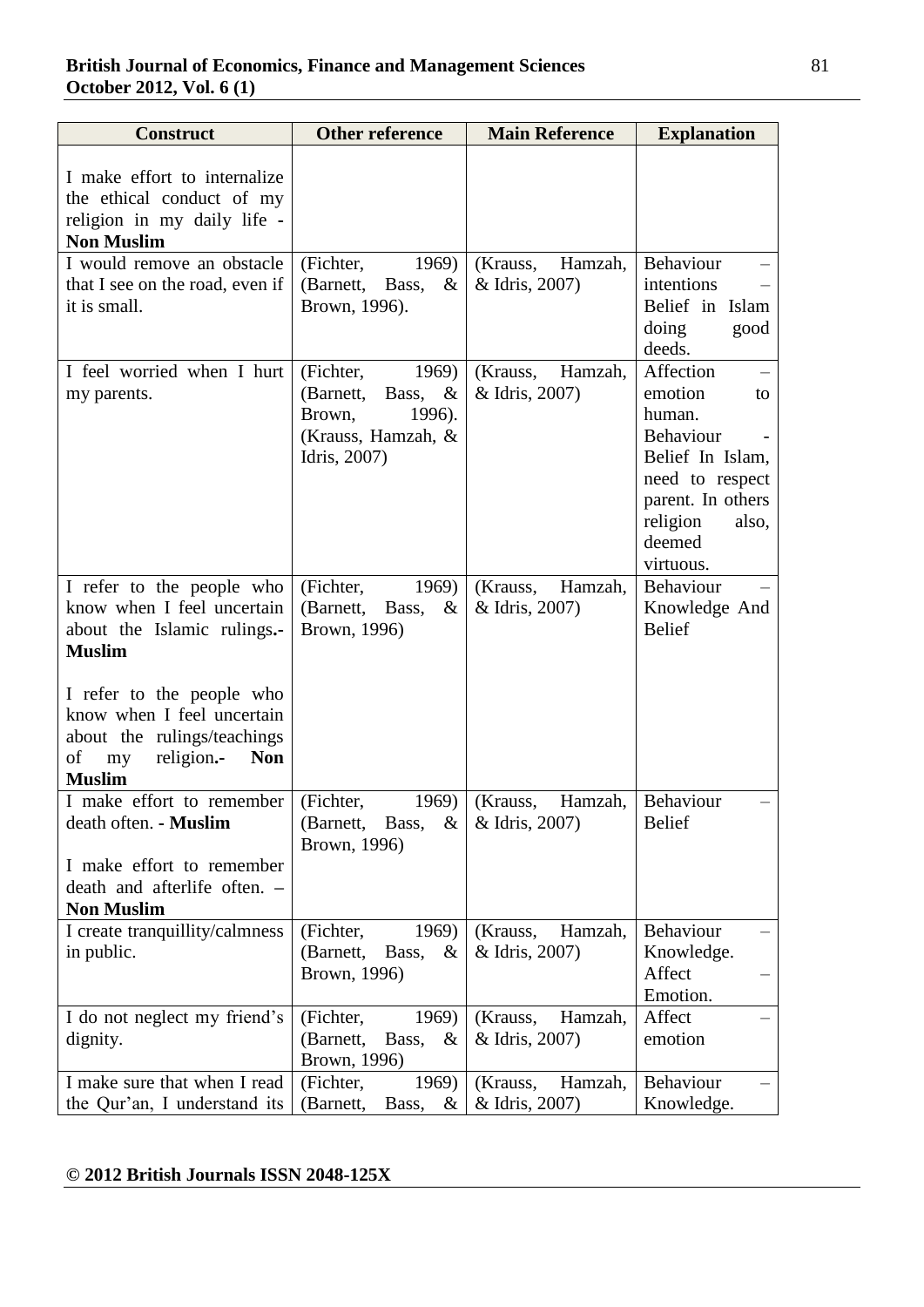| <b>Construct</b>               | <b>Other reference</b>  | <b>Main Reference</b> | <b>Explanation</b> |
|--------------------------------|-------------------------|-----------------------|--------------------|
| $d$ emands. $-$ <b>Muslim</b>  | Brown, 1996)            |                       |                    |
|                                |                         |                       |                    |
| I make sure that I understand  |                         |                       |                    |
| the demands/obligations/       |                         |                       |                    |
| teachings of my religion.-     |                         |                       |                    |
| <b>Non Muslim</b>              |                         |                       |                    |
| I share my opinion when I      | (Fichter,<br>1969)      | Hamzah,<br>(Krauss,   | Behaviour          |
| think that it will improve a   | (Barnett, Bass, $\&$    | & Idris, 2007)        | <b>Belief</b>      |
| situation.                     | Brown, 1996)            |                       |                    |
| I perform my work duties       | (Fichter,<br>1969)      | Hamzah,<br>(Krauss,   | Behaviour          |
| enthusiastically because it is | (Barnett, Bass,<br>$\&$ | & Idris, 2007)        | <b>Belief</b>      |
| a form of worship (ibadat). -  | Brown, 1996)            |                       |                    |
| <b>Muslim</b>                  |                         |                       |                    |
|                                |                         |                       |                    |
| I perform my work duties       |                         |                       |                    |
| enthusiastically because of    |                         |                       |                    |
| my religion/God.               |                         |                       |                    |
| I will seek for Allah's help   | (Fichter,<br>1969)      | Hamzah,<br>(Krauss,   | Behaviour          |
| first then to others when      | (Barnett, Bass,<br>$\&$ | & Idris, 2007)        | <b>Belief</b>      |
| difficulty-<br>faced<br>with   | Brown, 1996)            |                       |                    |
| <b>Muslim</b>                  |                         |                       |                    |
|                                |                         |                       |                    |
| I will seek for God's help     |                         |                       |                    |
| first then to others when      |                         |                       |                    |
| faced with difficulty- Non     |                         |                       |                    |
| <b>Muslim</b>                  |                         |                       |                    |

Table 5: Religious Behavior Attributes of Religiosity Personality (12 items for Muslims – 9 items for Non-Muslims)

| <b>Construct</b>                              | Other reference         | <b>Main reference</b> |
|-----------------------------------------------|-------------------------|-----------------------|
| I use the lessons from the Qur'an and Hadith  | (Fichter,<br>1969)      | (Krauss, Hamzah, $\&$ |
| in my conversations. - Muslim                 | (Barnett, Bass,<br>&    | Idris, 2007)          |
|                                               | Brown, 1996)            |                       |
| Holy<br>lessons<br>the<br>from<br>the<br>use  |                         |                       |
| book/Scriptures in my conversations. $-$ Non  |                         |                       |
| <b>Muslim</b>                                 |                         |                       |
| I invite others to perform obligatory prayer  | (Fichter,<br>1969)      | (Krauss, Hamzah, $\&$ |
| $(solat)$ – Muslim                            | (Barnett, Bass, $\&$    | Idris, 2007)          |
|                                               | Brown, 1996)            |                       |
| I invite others to perform prayer/religious   |                         |                       |
| $s$ ervice – Non Muslim                       |                         |                       |
| I do pay alms $(zakat)$ . – <b>Muslim</b>     | 1969<br>(Fichter,       | (Krauss, Hamzah, $\&$ |
|                                               | (Barnett, Bass,<br>$\&$ | Idris, 2007)          |
| I do give donations. Muslim & Non Muslim      | Brown, 1996)            |                       |
| I find time to recite the Qur'an even if I am | (Fichter,<br>1969)      | (Krauss, Hamzah, $\&$ |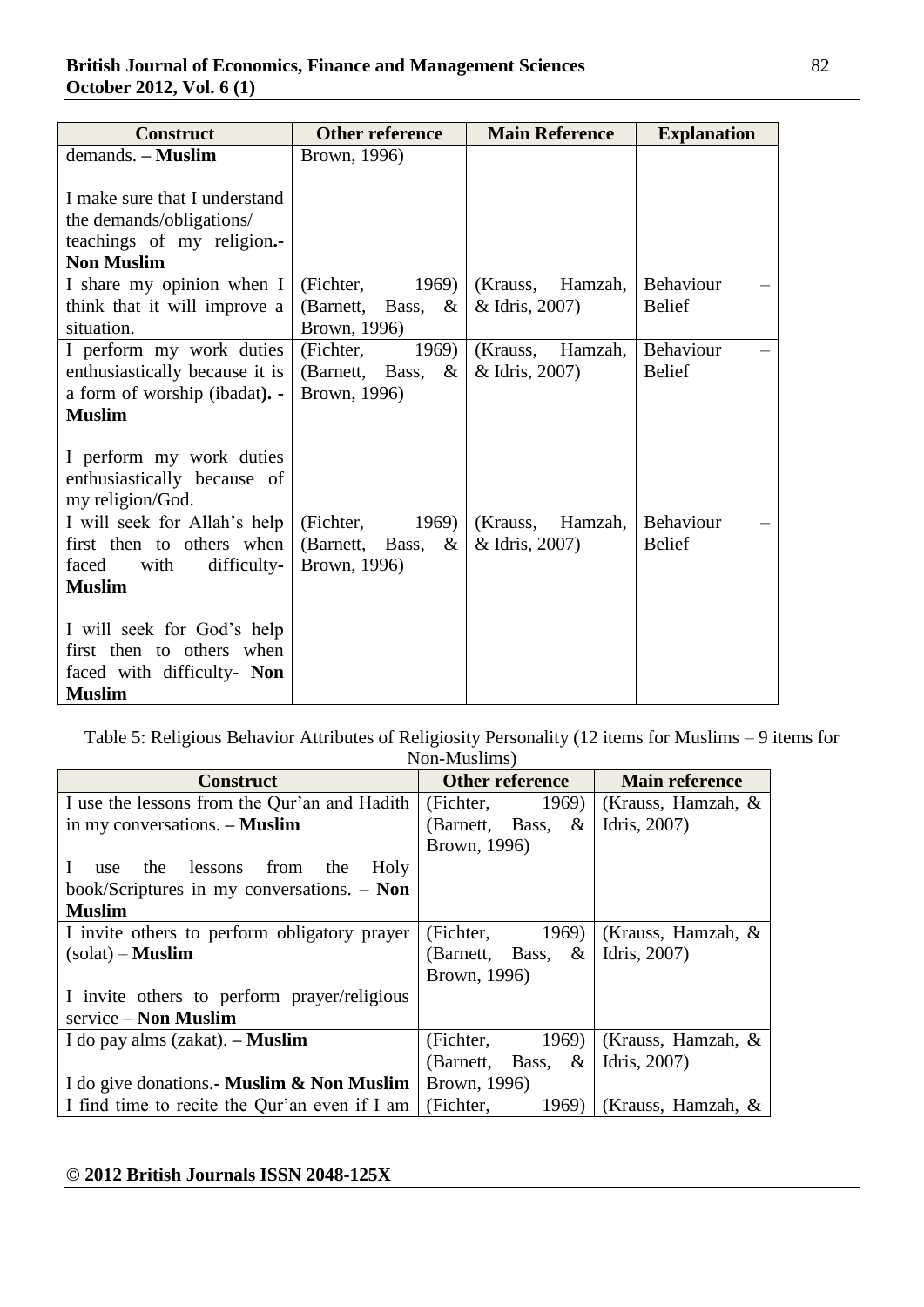# **British Journal of Economics, Finance and Management Sciences** 83 **October 2012, Vol. 6 (1)**

| <b>Construct</b>                               | <b>Other reference</b>     | <b>Main reference</b> |
|------------------------------------------------|----------------------------|-----------------------|
| busy.- Muslim                                  | (Barnett, Bass,<br>$\&$    | Idris, 2007)          |
|                                                | Brown, 1996)               |                       |
| I find time to recite the Holy book/Scriptures |                            |                       |
| even if I am busy - Non Muslim                 |                            |                       |
| I am the first to give salam when meeting      | (Fichter, 1969)            |                       |
| another Muslim.- Muslim                        | (Barnett, Bass,<br>$\&$    |                       |
|                                                | Brown, 1996)               |                       |
| I am involved in da'wah work.- Muslim          | (Fichter,<br>1969)         | (Krauss, Hamzah, &    |
|                                                | (Barnett, Bass,<br>$\&$    | Idris, 2007)          |
| I am involved in religious work.- Non          | Brown, 1996)               |                       |
| <b>Muslim</b>                                  |                            |                       |
| I make effort to have ablution (wudhu') at all | (Fichter,<br>1969)         |                       |
| the times.- Muslim                             | (Barnett, Bass, $\&$       |                       |
|                                                | Brown, 1996)               |                       |
| I have started saving money for hajj since my  | (Fichter,<br>1969)         | (Krauss, Hamzah, &    |
| early days. - <b>Muslim</b>                    | (Barnett, Bass,<br>&       | Idris, 2007)          |
|                                                | Brown, 1996)               |                       |
| I have started saving money for religious      |                            |                       |
| donations since my early days- Non Muslim      |                            |                       |
| I look opportunities to give charities.        | 1969)<br>(Fichter,         | (Krauss, Hamzah, &    |
|                                                | $\&$<br>(Barnett,<br>Bass, | Idris, 2007)          |
|                                                | Brown, 1996)               |                       |
| I set aside money every year for charity.      | (Fichter, 1969)            | (Krauss, Hamzah, &    |
|                                                |                            | Idris, 2007)          |
| I pray the 5 compulsory (fard) prayers (solat) | (Fichter,<br>1969)         | (Krauss, Hamzah, &    |
| everyday- Muslim                               | (Barnett, Bass,<br>$\&$    | Idris, 2007)          |
|                                                | Brown, 1996)               |                       |
| I practice religious service/prayers as taught |                            |                       |
| in my religion - Non Muslim                    |                            |                       |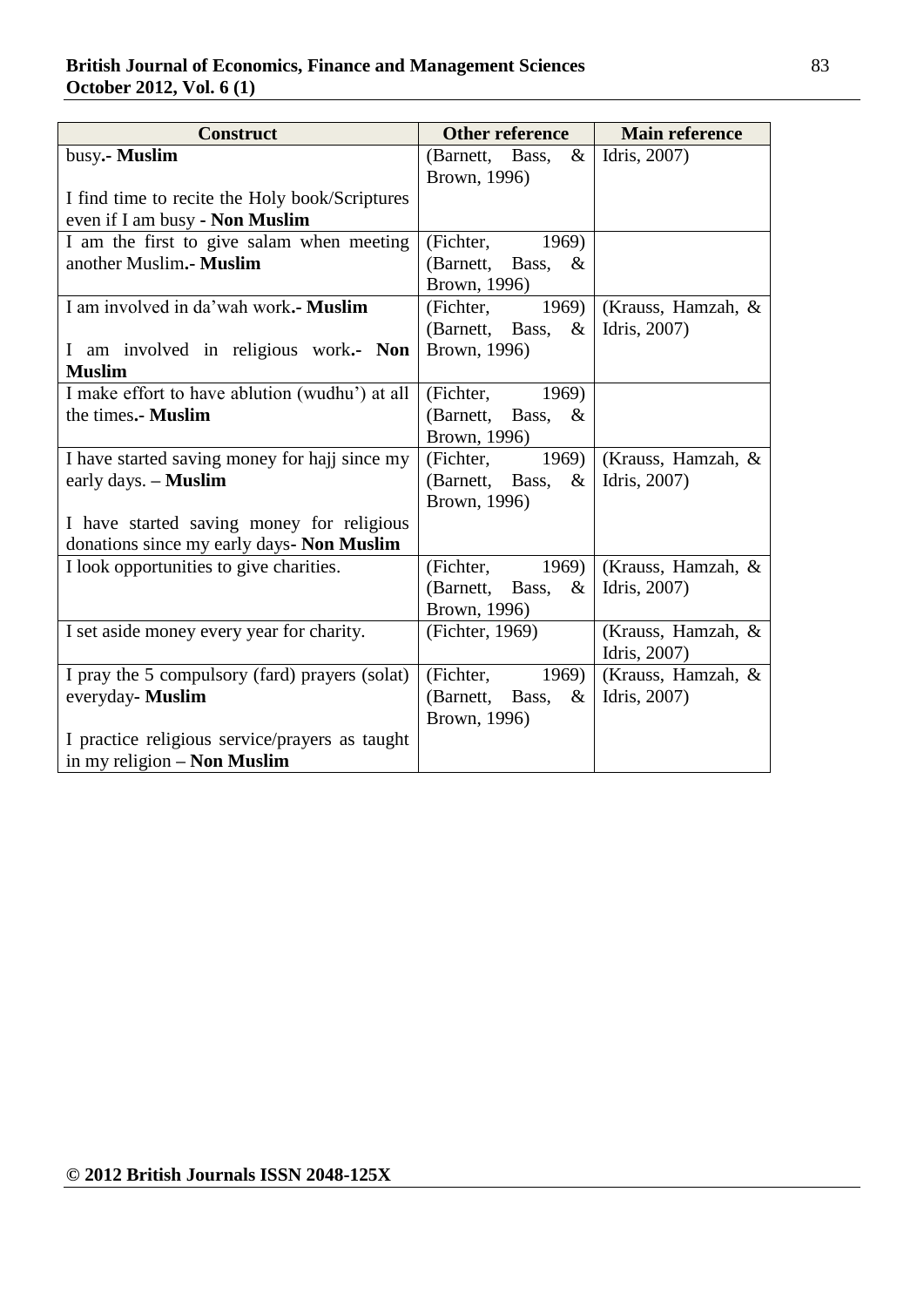Appendix A: Religiosity Personality Inventory Items (Krauss, Hamzah & Idris, 2007, p.158-161)

- **1** I get enthusiastic about doing good deeds when people praise me.
- **2** I am willing to help old people when they need it.
- **3** I make effort to deepen my understanding of Islamic law I make effort to deepen my understanding of law/rules/teaching/precepts of my religion.
- **4** I feel at peace when I hear the Quran recited. I refer to my al-Qur"an/Holy book/Scriptures to obtain tranquillity (peace).
- **5** I love my brothers and sisters in Islam as I love myself. I love my brothers and sisters in my religion as I love myself.
- **6** I use the lessons from the Qur"an and Hadith in my conversations. I use the lessons from the Qur"an/Holy book/Scriptures in my conversations.
- **7** I incline toward taking a side when my friends quarrel.
- **8** I try to understand the meaning of Qur"anic words/verses. I try to understand the teachings of my religion in the Holy book.
- **9** I establish good relations with my neighbours.
- **10** I find ways to recycle anything that can still be of use.
- **11** I invite others to perform obligatory prayer (solat) I invite others to perform solat/prayer/religious service.
- **12** I avoid something if I am unsure about its legal status. I avoid something if I am unsure about its religious implication.
- **13** I make effort to remember death often. I make effort to remember death and afterlife often.
- **14** I do not pay alms (zakat).

I try to avoid myself from giving donations.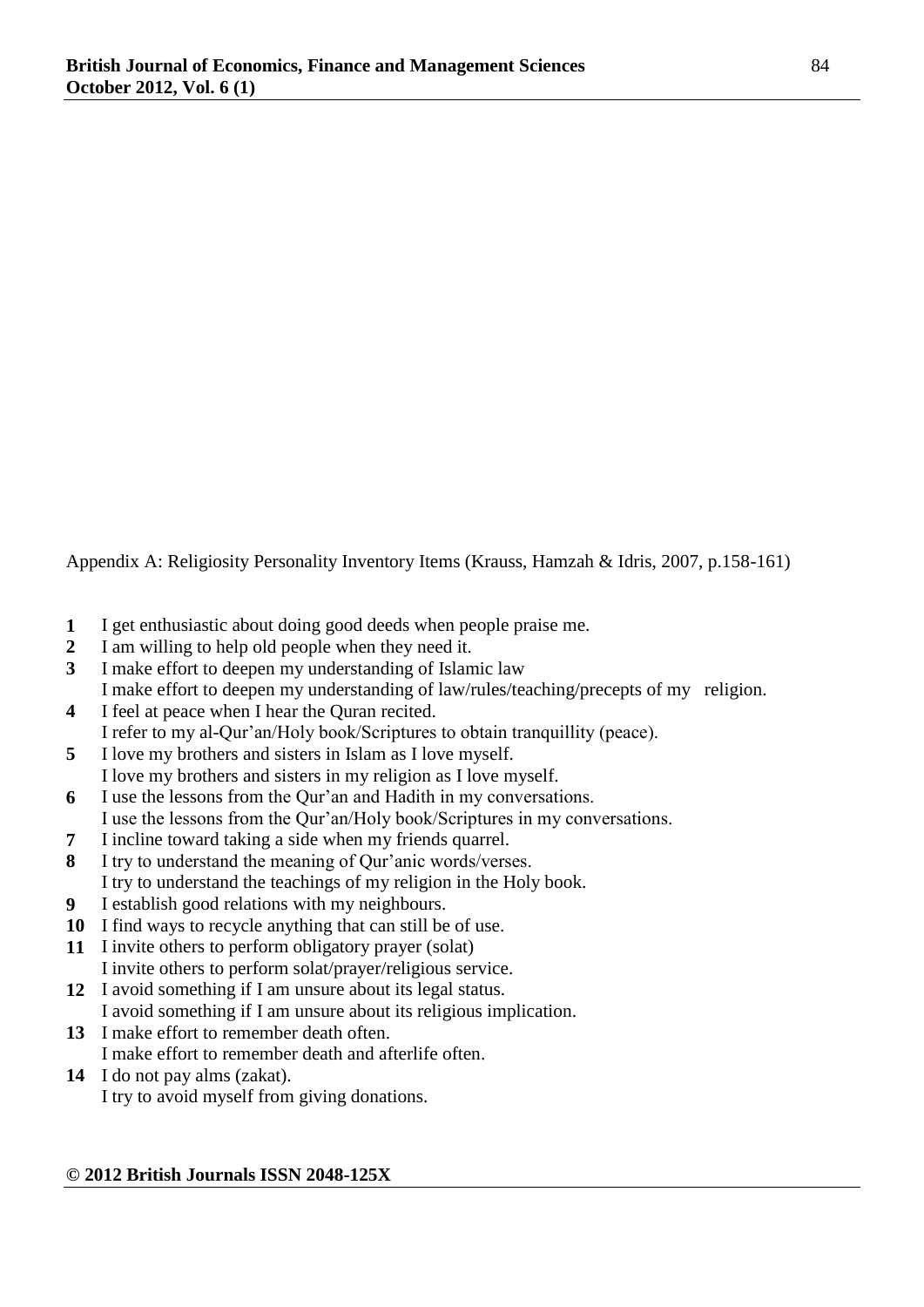- I find time to recite the Our'an even if I am busy.
- I find time to recite the Qur"an/Holy book/Scriptures even if I am busy
- I immediately apologize if I wrong someone.
- I thank Allah S.W.T when beggars come to my house. I feel happy when beggars come to my house.
- I make effort to always follow the Islamic code of dress. I always follow the latest fashion code of dress.
- If I borrow money from someone, I will make a contract with them.
- I create commotion in public.
- I do all jobs assigned to me to the best of my ability.
- I am the first to give salam when meeting another Muslim. I am the first to greet when meeting another person.
- I will ridicule someone in return when they ridicule me, even during Ramadhan. I will ridicule someone in return when they ridicule me.
- I continue to perform good deeds even if others might ridicule me for it.
- I am particular about doing good deeds consistently even though they may be small.
- I easily forgive my siblings when they hurt me.
- I always obtain the facts before passing judgements.
- I tend to rely on others when faced with difficulty.
- I will seek for God"s help first then to others when faced with difficulty.
- I like to help the needy.
- I do not expose the shortcomings of other.
- I make effort not to display my personal good deeds.
- I like to help my relatives.
- I frequently discuss religious issues with my friends. I frequently share my religious values with my friends.
- I make sure all my family members are following the teachings (Sunnah) of Rasulullah. I make sure all my family members are following the teachings of my religion.
- I seek sympathy from others when I experience misfortune.
- I avoid offending in any way when joking around with others.
- I make an ongoing effort to increase the frequency of my non-obligatory (nafil) prayers. I make an ongoing effort to increase the frequency of my good deeds.
- I would give true information in court against someone even if he/she is my relative.
- I would remove an obstacle that I see on the road, even if it is small.
- I worry if I cannot pay debt on time.
- I am involved in da"wah work. I am involved in religious work.
- I care about my good relations with my siblings.
- I admonish my friends when they do wrong.
- I criticize my friends when they do wrong.
- I perform my work duties enthusiastically because it is a form of worship (ibadat). I perform my work duties enthusiastically because of my religion/God.
- I fulfil all my promises.
- I make effort to obey Allah S.W.T"s rules in every situation.
- I make effort to obey rules/advice of my religion (God) in my daily life.
- I assume that people talk about me because they are concerned about my well-being.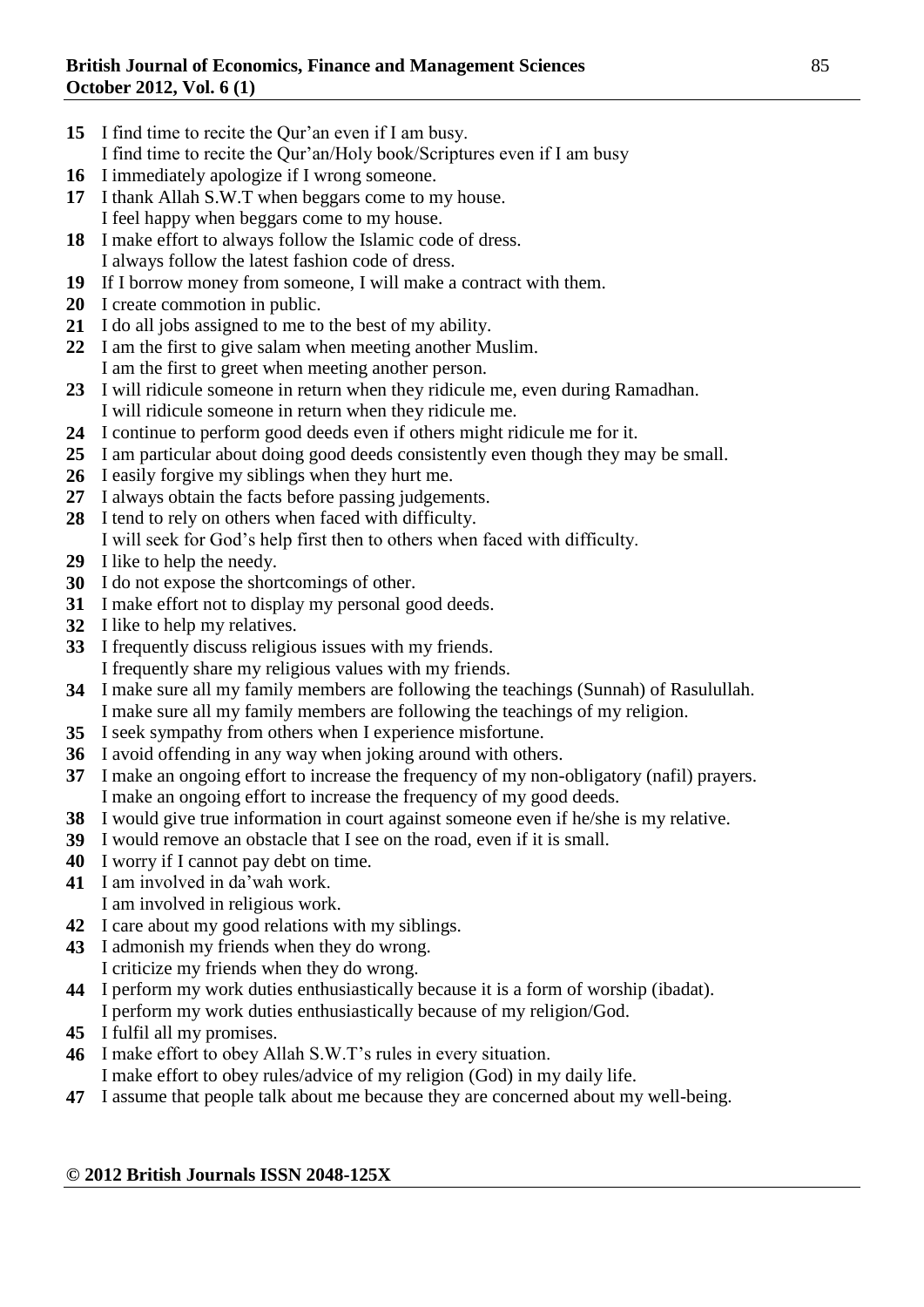- I always thank a person when they do something nice for me.
- I assume that nobody is perfect.
- I get jealous when my colleague/friend is more successful than me.
- I make effort to have ablution (wudhu") at all the times.
- I make effort to be clean at all times.
- I try to smile as much as possible.
- I do not get angry when I am being scolded.
- I tend to remain silent when someone degrades Islam in front of me.
- I tend to remain silent when someone degrades my religion in front of me.
- I speak politely to my parents.
- I forgive others who wrong me before they ask for my forgiveness.
- I expect others to finish my work for me.
- I get upset when I hear about the suffering of Muslims in other parts of the world. I get upset when I hear about the suffering of people of all races in other parts of the world.
- I will keep a person"s identity hidden when I talk about them and they are not present.
- I like to join in when I hear people gossiping.
- I do not neglect my friend"s dignity.
- I refer to the people who know when I feel uncertain about the Islamic rulings. I refer to the people who know when I feel uncertain about the rulings/teachings of my religion.
- I like to help the poor without anyone knowing.
- I make effort to internalize the Prophet"s ethical conduct in my daily life. I make effort to internalize the ethical conduct of my religion in my daily life.
- I throw rubbish in the trash bin when I see it lying around.
- I feel worried when I hurt my parents.
- I do not feel worried when I send negative e-mails/SMS messages/information to people.
- I use public buses, walkways, etc. with care/respect.
- I cannot tolerate people who disagree with me.
- I am careful to follow Islamic social norms during all activities I am involved in. I am careful to follow my religious social norms during all activities I am involved in.
- I participate in recreational activities without neglecting religious norms.
- I perceive all non-Muslims that I see as potential Muslims. I perceive those who are not the same religion as mine as potential believers of my religion.
- I respect all opinions.
- I feel happy when someone says something good about one of my friends.
- I am very conscious about my health.
- I openly display my anger if somebody meddles with my belongings.
- I tend to let setbacks in life distract me from my responsibilities and religious practice.
- I am very comfortable admitting my mistakes.
- I make a serious effort to fulfil wedding invitations.
- I have started saving money for hajj since my early days I have started saving money for religious donations since my early days.
- I prefer to do any form of labour than to beg.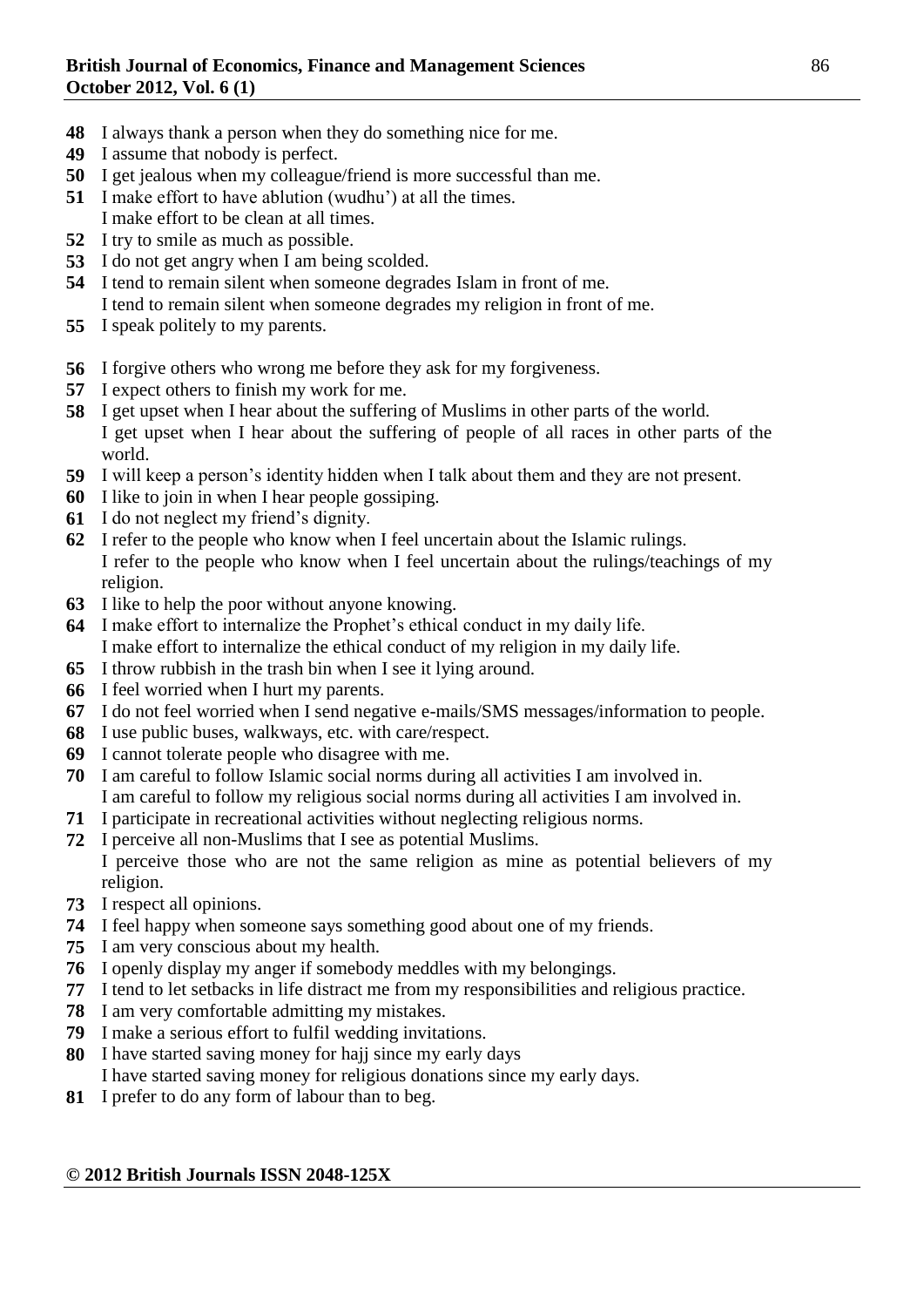- I gossip about others.
- I make sure that when I read the Qur"an, I understand its demands. I make sure that I understand the demands/obligations/teachings of my religion.
- I use other people"s belonging without their permission.
- I speak rudely to my parents when I am angry at them.
- My siblings and I compete in serving our parents.
- I enjoy working in a team.
- I pay more attention to my friends than my parents.
- I offer my guests the best of what I have when I am hosting them in my home.
- I like to take advantage of opportunities to understand Islam with my family. I like to take advantages of opportunities to understand my religion with my family.
- I look opportunities to give charities.
- I share my opinion when I think that it will improve a situation.
- I do not enter a person"s house until I am invited.
- I follow the advice of my parents even though it may not be what I want. I follow the advice of my parents even though it may contradict my religious conviction.
- I make effort to make my guests feel as comfortable as possible.
- I set aside money every year for charity.
	- I set aside money every year for religious purposes.
- I work hard to achieve my goals in the specified time.
- I pray the 5 compulsory (fard) prayers (solat) everyday. I practice solat/religious prayers as taught in my religion.
- I follow the advice of my parents even though it may not be what I want.

| Appendix B – Religiosity Personality Inventory Items for Muslims |  |  |  |
|------------------------------------------------------------------|--|--|--|
|                                                                  |  |  |  |

|                | <b>Personality traits</b>                                                          |
|----------------|------------------------------------------------------------------------------------|
|                | I get enthusiastic about doing good deeds when people praise me.                   |
| $\overline{2}$ | I am willing to help people when indeed.                                           |
| 3              | I avoid something if I am unsure about its legal status.                           |
| 4              | I immediately apologize if I wrong someone.                                        |
| 5              | I make effort to always follow the Islamic code of dress.                          |
| 6              | If I borrow money from someone, I will make a contract with them.                  |
| $\overline{7}$ | I do all jobs assigned to me to the best of my ability.                            |
| 8              | I am particular about doing good deeds consistently even though they may be small. |
| 9              | I easily forgive my siblings when they hurt me.                                    |
| 10             | I always obtain the facts before passing judgements.                               |
| 11             | I tend to rely on others when faced with difficulty.                               |
| 12             | I make effort not to display my personal good deeds.                               |
| 13             | I frequently discuss religious issues with my friends.                             |
| 14             | I frequently share my religious values with my friends.                            |
| 15             | I do not expose the shortcomings of other.                                         |
| 16             | I avoid offending in any way when joking around with others.                       |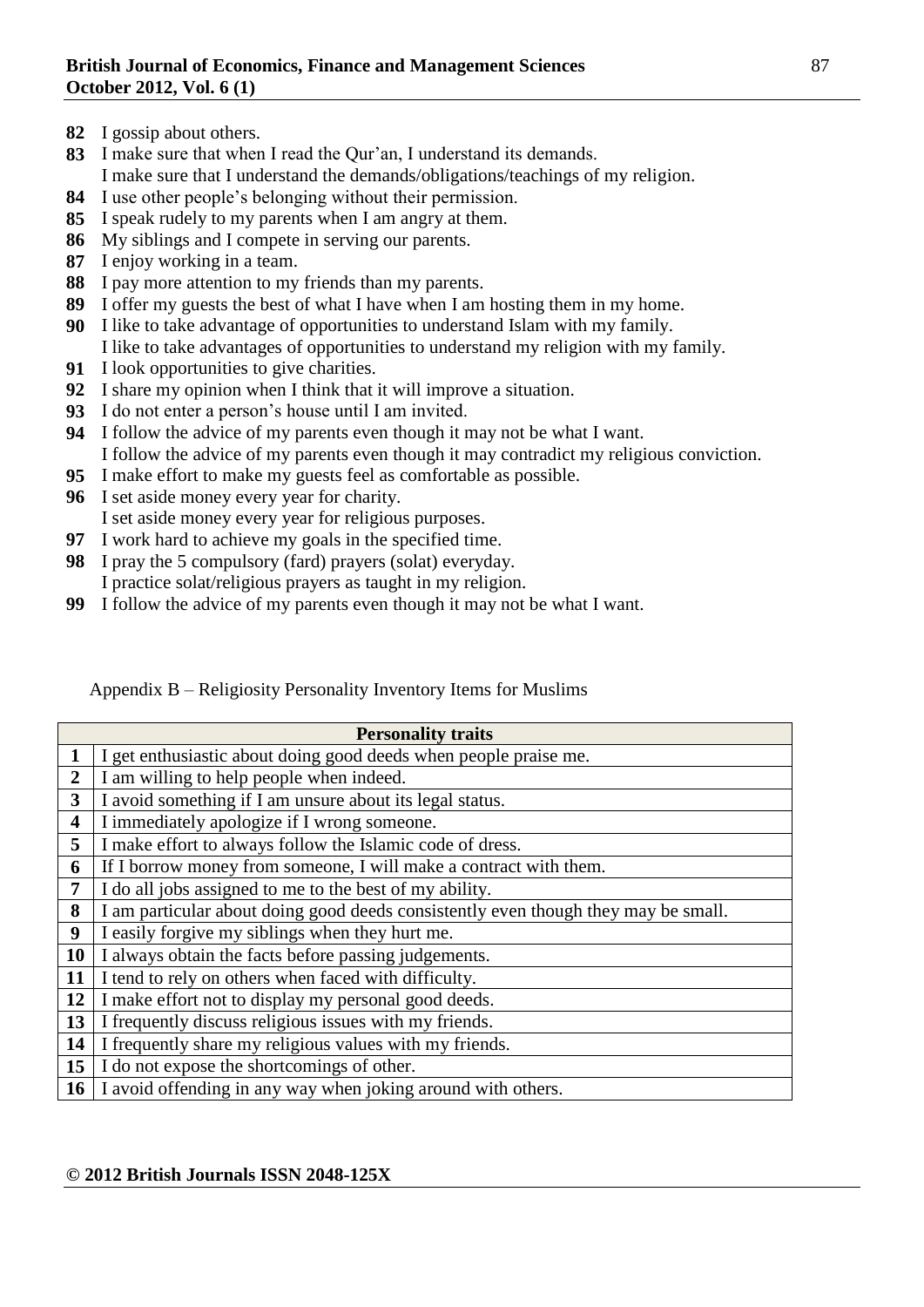| 17 | I worry if I cannot pay debt on time.                                                       |
|----|---------------------------------------------------------------------------------------------|
| 18 | I fulfil all my promises.                                                                   |
| 19 | I make effort to obey Allah S.W.T's rules in every situation.                               |
| 20 | I always thank a person when they do something nice for me.                                 |
| 21 | I assume that people talk about me because they are concerned about my well-being.          |
| 22 | I try to smile as much as possible.                                                         |
| 23 | I get zealous when my colleague/friend is more successful than me.                          |
| 24 | I do not get angry when I am being scolded.                                                 |
| 25 | I speak politely to my parents.                                                             |
| 26 | I forgive others who wrong me before they ask for my forgiveness.                           |
| 27 | I not expect others to finish my work for me.                                               |
| 28 | I find ways to recycle anything that can still be of use.                                   |
| 29 | I do feel worried when I send negative e-mails/SMS messages/information to people.          |
| 30 | I will keep a person's identity hidden when I talk about them and they are not present.     |
| 31 | I seek sympathy from others when I experience misfortune.                                   |
| 32 | I don't' like to join in when I hear people gossiping.                                      |
| 33 | I tend to remain silent when someone degrades Islam in front of me.                         |
| 34 | I can tolerate people who disagree with me.                                                 |
| 35 | I throw rubbish in the trash bin when I see it lying around.                                |
| 36 | I am careful to follow Islamic social norms during all activities I am involved in.         |
| 37 | I participate in recreational activities without neglecting religious norms.                |
| 38 | I perceive all non-Muslims that I see as potential Muslims.                                 |
| 39 | I respect all opinions.                                                                     |
| 40 | I feel happy when someone says something good about one of my friends.                      |
| 41 | I openly display my anger if somebody meddles with my belongings.                           |
| 42 | I tend to let setbacks in life distract me from my responsibilities and religious practice. |
| 43 | I am very comfortable admitting my mistakes.                                                |
| 44 | I don't gossip about others.                                                                |
| 45 | I enjoy working in a team.                                                                  |
| 46 | I use other people's belonging with their permission.                                       |
| 47 | I offer my guests the best of what I have when I am hosting them in my home.                |
| 48 | I do not enter a person's house until I am invited.                                         |
| 49 | I make effort to make my guests feel as comfortable as possible.                            |
| 50 | I work hard to achieve my goals in the specified time.                                      |
| 51 | I prefer to do any form of labour than to beg.                                              |

|                | <b>Attitudes</b>                                                          |
|----------------|---------------------------------------------------------------------------|
|                | I make effort to deepen my understanding of Islamic law                   |
|                | I love my brothers and sisters in Islam as I love myself.                 |
|                | I feel at peace when I hear the Quran recited.                            |
| $\overline{4}$ | I try to understand the meaning of Qur'anic words/verses.                 |
| 5 <sup>1</sup> | I thank Allah S.W.T when beggars come to my house.                        |
| 6              | I continue to perform good deeds even if others might ridicule me for it. |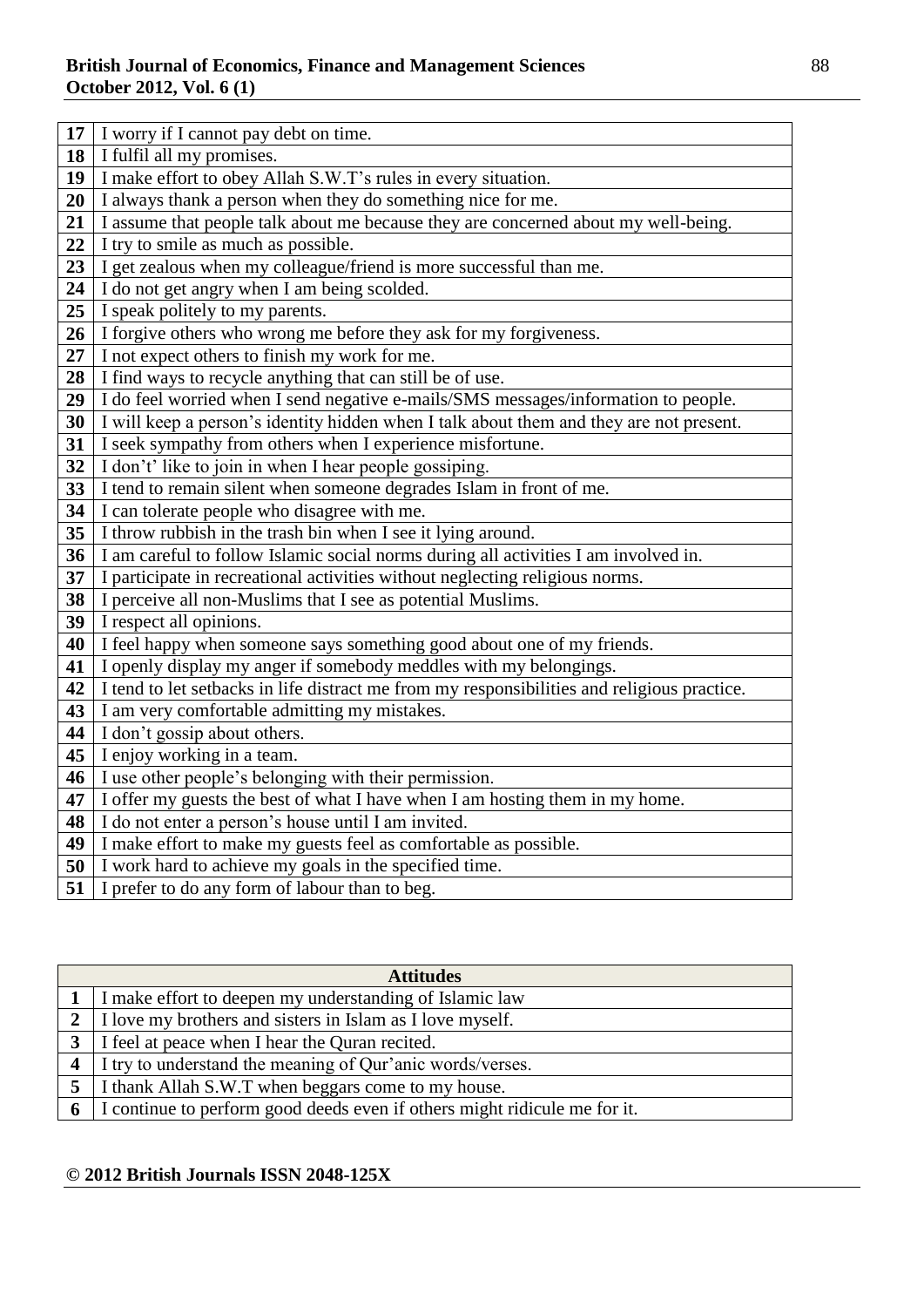## **British Journal of Economics, Finance and Management Sciences** 89 **October 2012, Vol. 6 (1)**

| $7\phantom{.0}$ | I will not ridicule someone in return when they ridicule me, even during Ramadhan.       |
|-----------------|------------------------------------------------------------------------------------------|
| 8               | I make sure all my family members are following the teachings (Sunnah) of Rasulullah.    |
| 9               | I make an ongoing effort to increase the frequency of my non-obligatory (nafil) prayers. |
| 10              | I would give true information in court against someone even if he/she is my relative.    |
| 11              | I criticize my friends when they do wrong.                                               |
| 12              | I assume that nobody is perfect.                                                         |
| 13              | I get upset when I hear about the suffering of Muslims in other parts of the world.      |
| 14              | I like to help the poor without anyone knowing.                                          |
| 15              | I make effort to internalize the Prophet's ethical conduct in my daily life.             |
| <b>16</b>       | I would remove an obstacle that I see on the road, even if it is small.                  |
| 17              | I feel worried when I hurt my parents.                                                   |
| 18              | I refer to the people who know when I feel uncertain about the Islamic rulings.          |
| 19              | I make effort to remember death often.                                                   |
| 20              | I create tranquillity/calmness in public.                                                |
| 21              | I do not neglect my friend's dignity.                                                    |
| 22              | I make sure that when I read the Qur'an, I understand its demands.                       |
| 23              | I share my opinion when I think that it will improve a situation.                        |
| 24              | I perform my work duties enthusiastically because it is a form of worship (ibadat).      |
|                 |                                                                                          |

I will seek for Allah's help first then to others when faced with difficulty.

|                | <b>Religious Practices</b>                                        |
|----------------|-------------------------------------------------------------------|
|                | I use the lessons from the Qur'an and Hadith in my conversations. |
| $\overline{2}$ | I invite others to perform obligatory prayer (solat)              |
| $\mathbf{3}$   | I do pay alms (zakat).                                            |
| 4              | I do give donations.                                              |
| 5              | I find time to recite the Qur'an even if I am busy.               |
| 6              | I am the first to give salam when meeting another Muslim.         |
| 7              | am involved in da'wah work.                                       |
| 8              | I make effort to have ablution (wudhu') at all the times.         |
| 9              | I have started saving money for hajj since my early days          |
| 10             | I look opportunities to give charities.                           |
| 11             | I set aside money every year for charity.                         |
| 12             | I pray the 5 compulsory (fard) prayers (solat) everyday.          |

| <b>Relationship With Human</b> |                                                                                          |  |
|--------------------------------|------------------------------------------------------------------------------------------|--|
|                                | I establish good relations with my neighbours.                                           |  |
| $\overline{2}$                 | I like to help my relatives.                                                             |  |
| 3                              | I care about my good relations with my siblings.                                         |  |
| $\boldsymbol{4}$               | I speak politely to my parents when I am angry at them.                                  |  |
| 5                              | My siblings and I compete in serving our parents.                                        |  |
| 6                              | I like to take advantage of opportunities to understand Islam with my family.            |  |
| 7                              | I follow the advice of my parents even though it may not be what I want.                 |  |
| 8                              | I follow the advice of my parents even though it may contradict my religious conviction. |  |
| 9                              | I incline toward taking a side when my friends quarrel.                                  |  |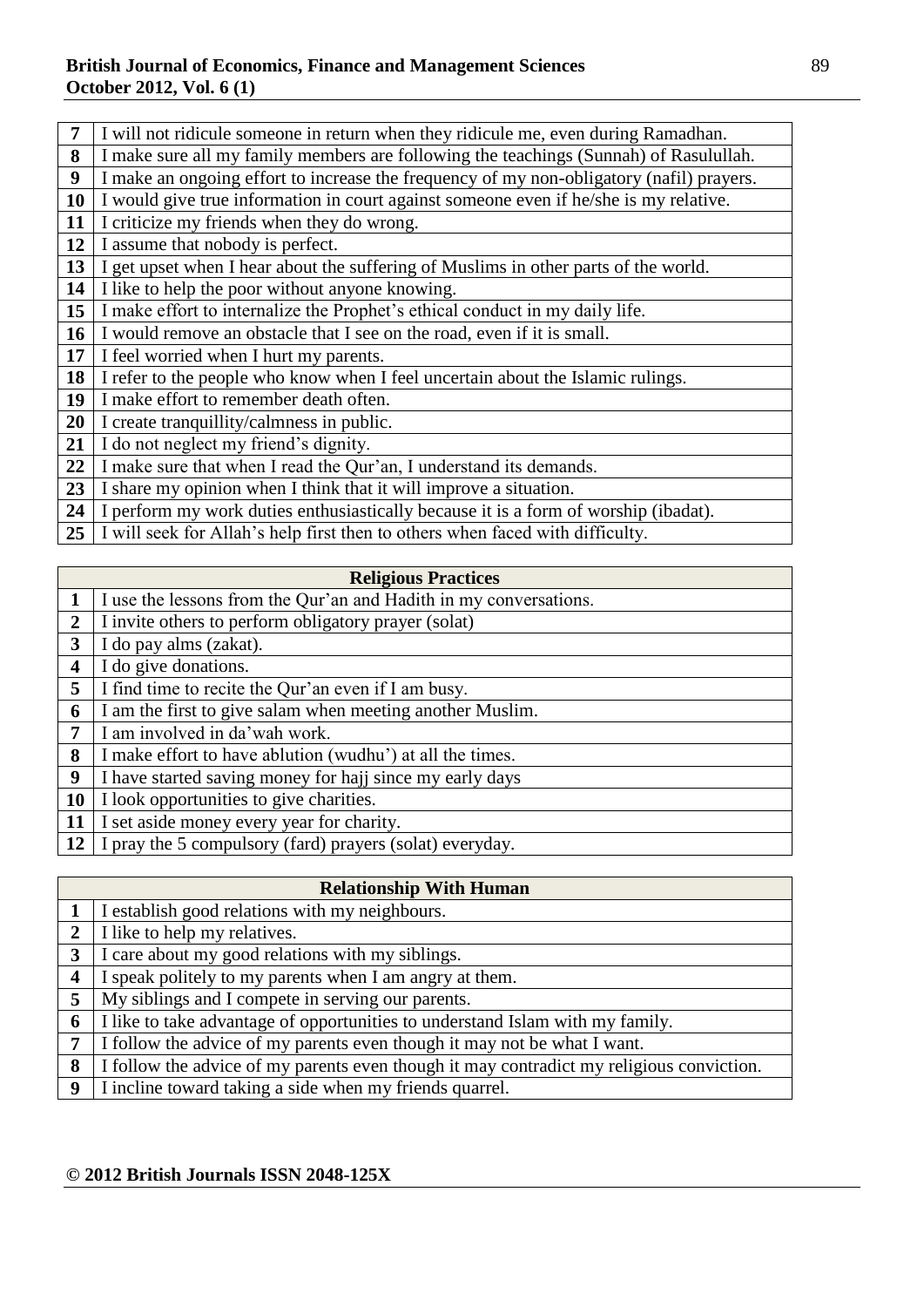I pay more attention to my friends than my parents.

Appendix C – Religiosity Personality Inventory Items for Non-Muslims

| <b>Personality traits</b> |                                                                                          |  |
|---------------------------|------------------------------------------------------------------------------------------|--|
| $\mathbf{1}$              | I get enthusiastic about doing good deeds when people praise me.                         |  |
| $\overline{\mathbf{2}}$   | I am willing to help people when indeed.                                                 |  |
| $\overline{\mathbf{3}}$   | I avoid something if I am unsure about its legal status.                                 |  |
| $\overline{\mathbf{4}}$   | I immediately apologize if I wrong someone.                                              |  |
|                           | If I borrow money from someone, I will make a contract with them.                        |  |
| 5                         | I do all jobs assigned to me to the best of my ability.                                  |  |
| 6                         | I am particular about doing good deeds consistently even though they may be small.       |  |
| 7                         | I easily forgive my siblings when they hurt me.                                          |  |
| 8                         | I always obtain the facts before passing judgements.                                     |  |
| 9                         | I tend to rely on others when faced with difficulty.                                     |  |
| 10                        | I make effort not to display my personal good deeds.                                     |  |
| 11                        | I frequently discuss religious issues with my friends.                                   |  |
| 12                        | I frequently share my religious values with my friends.                                  |  |
| 13                        | I do not expose the shortcomings of other.                                               |  |
| 14                        | I avoid offending in any way when joking around with others.                             |  |
| 15                        | I worry if I cannot pay debt on time.                                                    |  |
| 16                        | I fulfil all my promises.                                                                |  |
| 17                        | I make effort to obey rules/advice of my religion (God) in my daily life.                |  |
| 18                        | I always thank a person when they do something nice for me.                              |  |
| 19                        | I assume that people talk about me because they are concerned about my well-being.       |  |
| 20                        | I try to smile as much as possible.                                                      |  |
| 21                        | I get zealous when my colleague/friend is more successful than me.                       |  |
| 22                        | I do not get angry when I am being scolded.                                              |  |
| 23                        | I speak politely to my parents.                                                          |  |
| 24                        | I forgive others who wrong me before they ask for my forgiveness.                        |  |
| 25                        | I not expect others to finish my work for me.                                            |  |
| 26                        | I find ways to recycle anything that can still be of use.                                |  |
| 27                        | I do feel worried when I send negative e-mails/SMS messages/information to people.       |  |
| 28                        | I will keep a person's identity hidden when I talk about them and they are not present.  |  |
| 29                        | I seek sympathy from others when I experience misfortune.                                |  |
| 30                        | I don't' like to join in when I hear people gossiping.                                   |  |
| 31                        | I tend to remain silent when someone degrades my religion in front of me.                |  |
| 32                        | I can tolerate people who disagree with me.                                              |  |
| 33                        | I throw rubbish in the trash bin when I see it lying around.                             |  |
| 34                        | I am careful to follow my religious social norms during all activities I am involved in. |  |
| 35                        | I participate in recreational activities without neglecting religious norms.             |  |
| 36                        | I perceive those who are not the same religion as mine as potential believers of my      |  |
|                           | religion.                                                                                |  |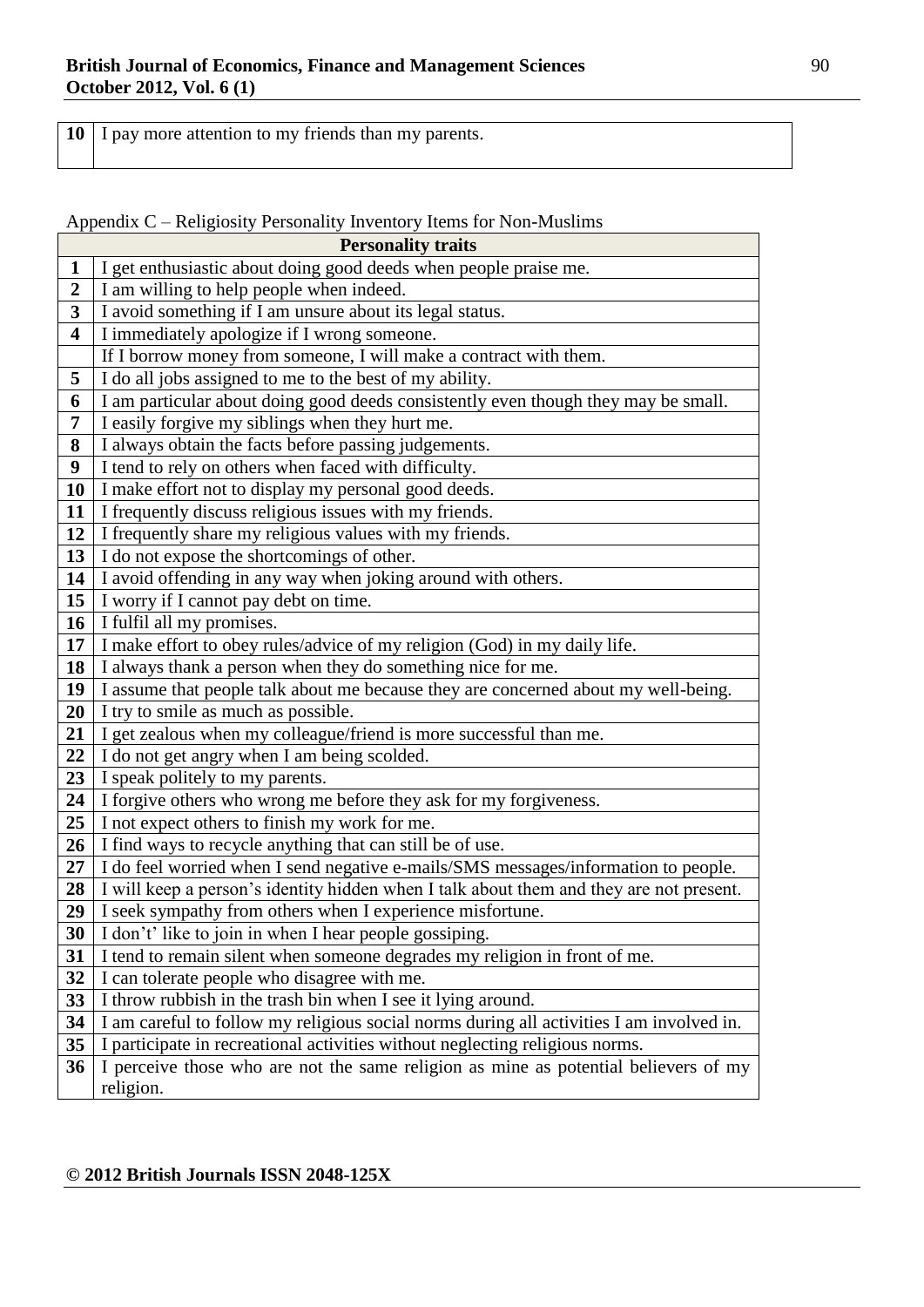| 37 | I respect all opinions.                                                                     |
|----|---------------------------------------------------------------------------------------------|
| 38 | I feel happy when someone says something good about one of my friends.                      |
| 39 | I openly display my anger if somebody meddles with my belongings.                           |
| 40 | I tend to let setbacks in life distract me from my responsibilities and religious practice. |
| 41 | I am very comfortable admitting my mistakes.                                                |
| 42 | I don't gossip about others.                                                                |
| 43 | I enjoy working in a team.                                                                  |
| 44 | I use other people's belonging with their permission.                                       |
| 45 | I offer my guests the best of what I have when I am hosting them in my home.                |
| 46 | I do not enter a person's house until I am invited.                                         |
| 47 | I make effort to make my guests feel as comfortable as possible.                            |
| 48 | I work hard to achieve my goals in the specified time.                                      |
| 49 | I prefer to do any form of labour than to beg.                                              |
| 50 | I am the first to greet when meeting another person.                                        |

| <b>Attitudes</b> |                                                                                          |  |
|------------------|------------------------------------------------------------------------------------------|--|
| $\mathbf{1}$     | I make effort to deepen my understanding of law/rules/teaching/precepts of my            |  |
|                  | religion.                                                                                |  |
| $\overline{2}$   | I love my brothers and sisters in my religion as I love myself.                          |  |
| 3                | I refer to Holy book/Scriptures to obtain tranquillity (peace).                          |  |
| 4                | I try to understand the teachings of my religion in the Holy book/Scriptures.            |  |
| 5                | I feel happy when beggars come to my house.                                              |  |
| 6                | I continue to perform good deeds even if others might ridicule me for it.                |  |
| 7                | I will not ridicule someone in return when they ridicule me.                             |  |
| 8                | I make sure all my family members are following their belief.                            |  |
| 9                | I make an ongoing effort to increase the frequency of my good deeds.                     |  |
| 10               | I would give true information in court against someone even if he/she is my relative.    |  |
| 11               | I criticize my friends when they do wrong.                                               |  |
| 12               | I assume that nobody is perfect.                                                         |  |
| 13               | I get upset when I hear about the suffering of people of all races in other parts of the |  |
|                  | world.                                                                                   |  |
| 14               | I like to help the poor without anyone knowing.                                          |  |
| 15               | I make effort to internalize the ethical conduct of my religion in my daily life.        |  |
| 16               | I would remove an obstacle that I see on the road, even if it is small.                  |  |
| 17               | I feel worried when I hurt my parents.                                                   |  |
| 18               | I refer to the people who know when I feel uncertain about the rulings/teachings of my   |  |
|                  | religion.                                                                                |  |
| 19               | I make effort to remember death and afterlife often.                                     |  |
| 20               | I create tranquillity/calmness in public.                                                |  |
| 21               | I do not neglect my friend's dignity.                                                    |  |
| 22               | I make sure that I understand the demands/obligations/teachings of my religion.          |  |